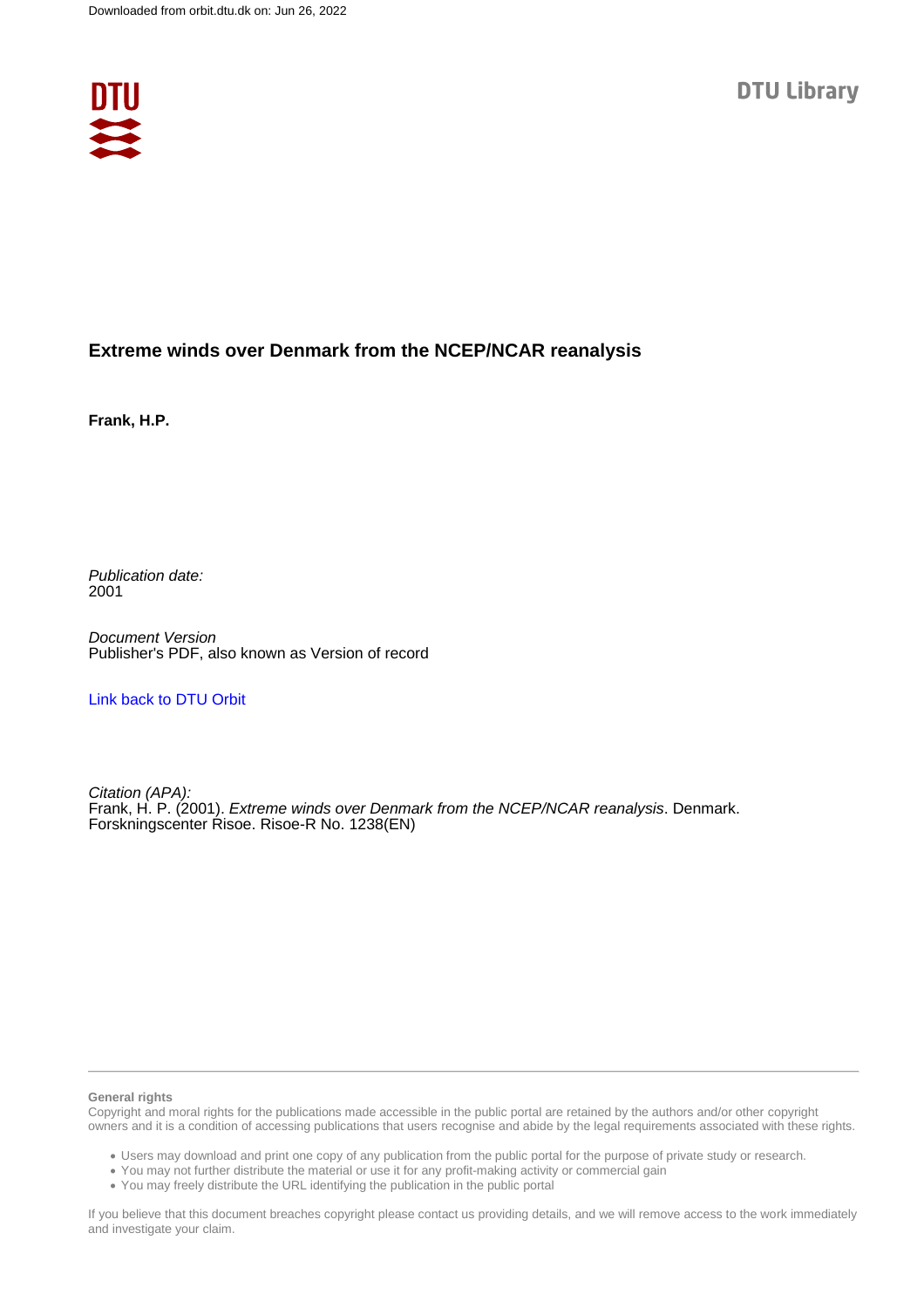Risø–R–1238(EN)

# Extreme Winds over Denmark from the NCEP/NCAR Reanalysis

Helmut P. Frank Wind Energy Department Risø National Laboratory Roskilde, Denmark E-mail: helmut.frank@risoe.dk

Risø National Laboratory, Roskilde, Denmark May 2001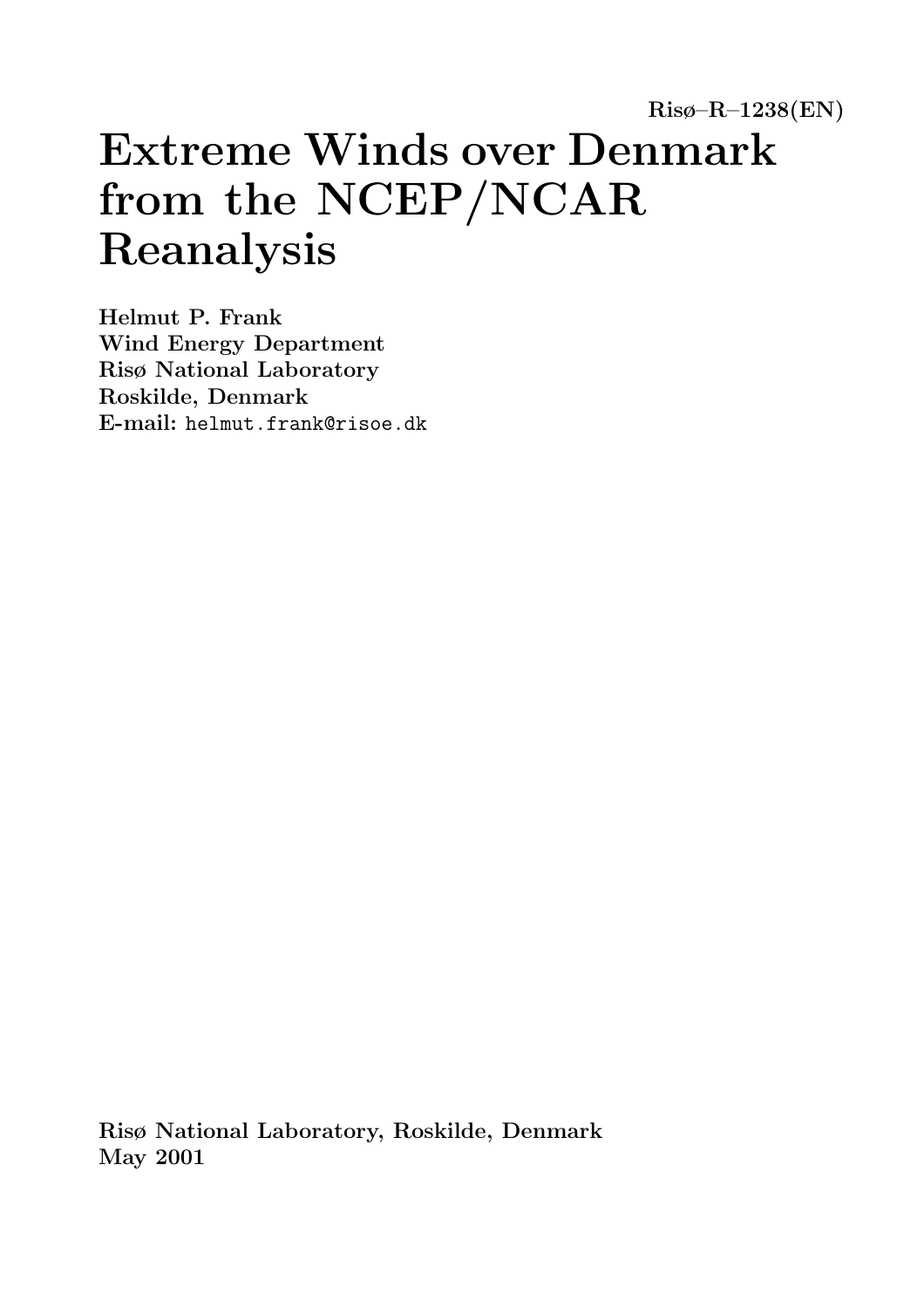Abstract An extreme wind analysis of wind speed calculated in the NCEP/ NCAR reanalysis is done for grid points over and near Denmark. Winds at 10 m, 850 hPa, and geostrophic winds at 850 hPa, 1000 hPa, and at the sea level are analyzed.

At 10 m height the expected extreme wind with a return period of 50 years at the North Sea west of Denmark is  $27 \text{ m s}^{-1}$ . It is approximately 11 % less than estimates from observations. However, values at grid points over land in Denmark cannot be compared with observations because the roughness length of these land surfaces is far to big in the model. A transformation to a common roughness length of 5 cm using the geostrophic drag law yields too high values. At points in northern Germany, where the surface roughness of the model is less, the transformed 50 years wind speed is  $22-23 \text{ m s}^{-1}$ , which agrees well with estimates obtained from measurements.

The analyses of the wind at 850 hPa and the geostrophic wind at 850 hPa or 1000 hPa yield very similar extreme winds of approximately 42 m s<sup>-1</sup>. The geostrophic wind calculated from the surface pressure is approximately  $45 \text{ ms}^{-1}$ in central Denmark. The geostrophic winds at 1000 hPa are slightly stronger than at 850 hPa, which are somewhat greater than the actual wind at 850 hPa. Transformations to a wind at 10 m over a surface with roughness 5 cm with the help of the drag law yield extreme winds, which are approximately 10–12 % less than from surface measurements. The 850 hPa winds and the geostrophic wind calculated from the surface pressure indicate a weak decrease from west to east, whereas the geostrophic wind data at constant pressure levels show almost constant extreme winds across Denmark. All upper-air and and geostrophic wind data show higher extreme winds in northern Germany than in Denmark.

Further investigations are necessary to find out if the underestimation of the extreme wind by approximately  $10-12$  % is valid in most mid-latitudes.

ISBN 87–550–2816–0; 87-550–2817-9 (Internet) ISSN 0106–2840

Print: Danka Services International · 2001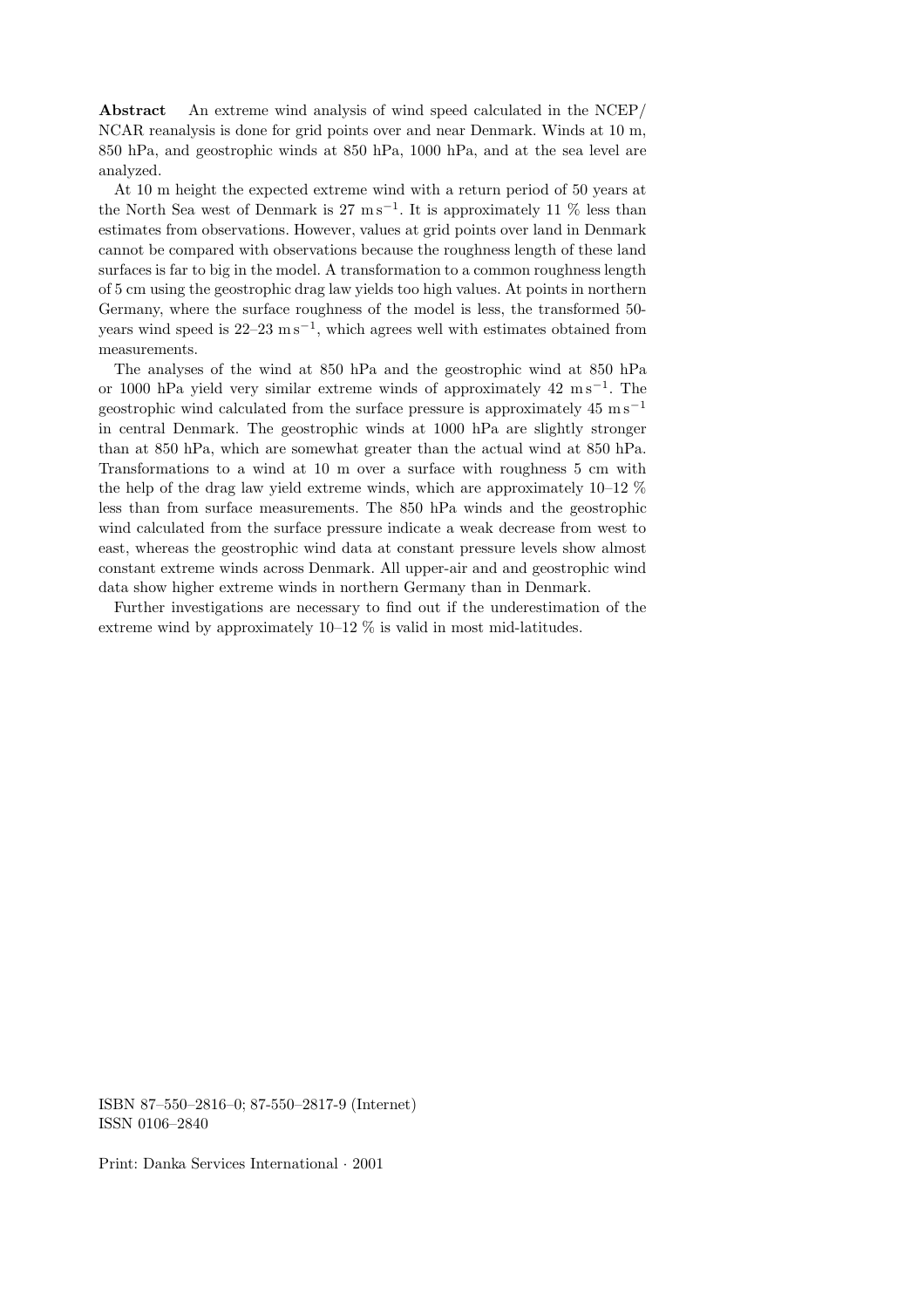# Contents

1 Introduction 5

#### 2 The reanalysis data  $5$

- 2.1 Surface wind 5
- 2.2 Data at constant pressure levels and surface pressure  $\boldsymbol{6}$
- 3 The statistical model 7
- 4 Extreme surface winds from the NCEP/NCAR reanalysis  $8$

#### 5 Surface wind at standard conditions  $10$

- 5.1 Transformation to uniform roughness  $10$
- 5.2 Roughness length used in the NCEP/NCAR reanalysis 11
- 5.3 Extreme surface wind at standard conditions 11

#### 6 Extremes of the wind at 850 hPa 15

- 6.1 Wind at 850 hPa 15
- 6.2 Extreme surface wind derived from wind at  $850$  hPa  $16$

#### 7 Extremes of the geostrophic wind 17

- 7.1 Geostrophic wind 17
- 7.2 Extreme surface wind derived from geostrophic wind 18
- 8 Conclusions 19

Acknowledgements 21

References 21

A Appendix 23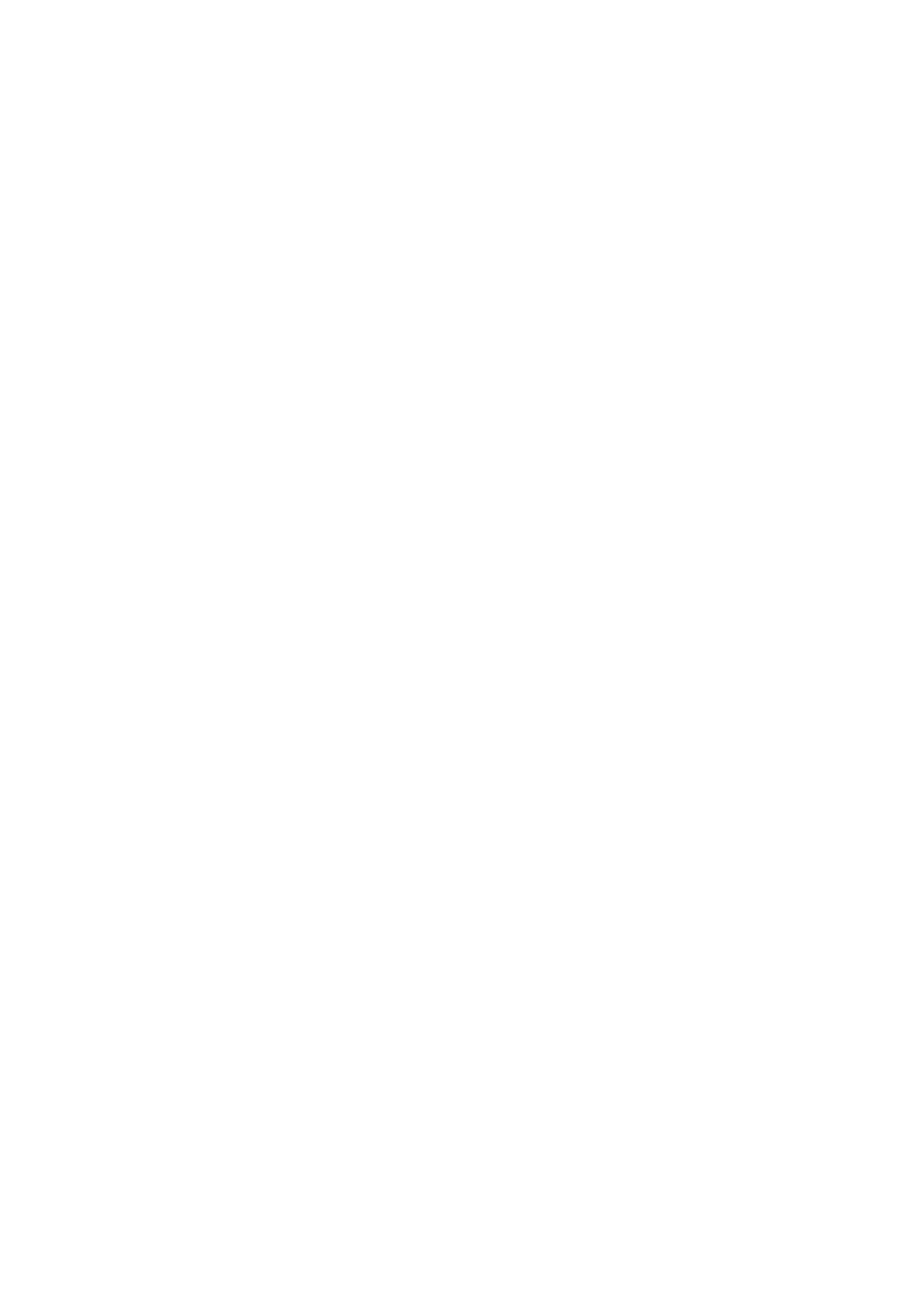# 1 Introduction

For the analysis of extreme winds it is necessary to have several years of observations to be able to make a reliable estimate of the wind speed, which can be expected to occur with a return period of 50 years. For many constructions, this wind produces the extreme load for which the building must be designed. Jensen and Franck (1970); Abild (1994); Kristensen et al. (1999) determined the 50-years return wind for Denmark from measurements at different sites. However, in many locations good measurements of over a sufficient observation period are not available. Hence, it would be of great advantage if extreme surface winds could be derived from modeled data.

An analysis of global weather observations with one modern numerical weather analysis and modeling system was and is performed by the U.S. National Centers for Environmental Prediction (NCEP) and the National Center for Atmospheric Research (NCAR) (Kalnay et al., 1996). A main aim is to investigate possible climate trends with one consistent data set without discontinuities owing to changes of the numerical model, which occur during operational weather forecasting. The NCEP/NCAR reanalysis covers more than 50 years world wide. Therefore, it promises a good data base for global estimates of the extreme winds.

Other reanalyses were performed at the European Center for Medium Range Weather Forecasting (Gibson et al., 1997) or at NASA (Schubert et al., 1993). The analyzed periods are shorter and the data was not available. Therefore, they are not used here.

The low resolution of the global reanalysis model and the temporal resolution of 6 hours likely will result in an under-estimation of the actual extreme winds. However, if this under-estimation turns out to be systematic, the extreme winds from the model could be corrected to make global predictions of the expected extreme surface wind.

This report describes an analysis done for an area around Denmark. The data is presented in section 2. Then follows a short description of the method to obtain the extreme wind. Results for the surface wind are presented in section 4. A comparison with observations is attempted in section 5. As the comparison with observations turned out to be not really possible, the wind at 850 hPa and the geostrophic wind at 850 hPa, 1000 hPa, and the geostrophic wind calculated from the surface pressure are analyzed in the following sections. The work is summarized in the last section.

# 2 The reanalysis data

#### 2.1 Surface wind

The data analyzed first is the predicted wind at 10 m above the surface. It is calculated on a Gaussian grid with a longitudinal resolution of 1.875◦ and a meridional resolution of approximately 1.91◦ (see Kalnay et al., 1996, for more details). The surface heights and the grid are shown in Figure 1. Grid points over the sea are white.

The surface wind is a quantity which strongly depends on the model physics. The data analyzed here is a 6-h forecast, not an analysis of observations. Still, as we are not interested in the prediction of the highest winds in individual storms, but only in the statistics of extreme winds, the model winds might yield good estimates of the true extreme winds.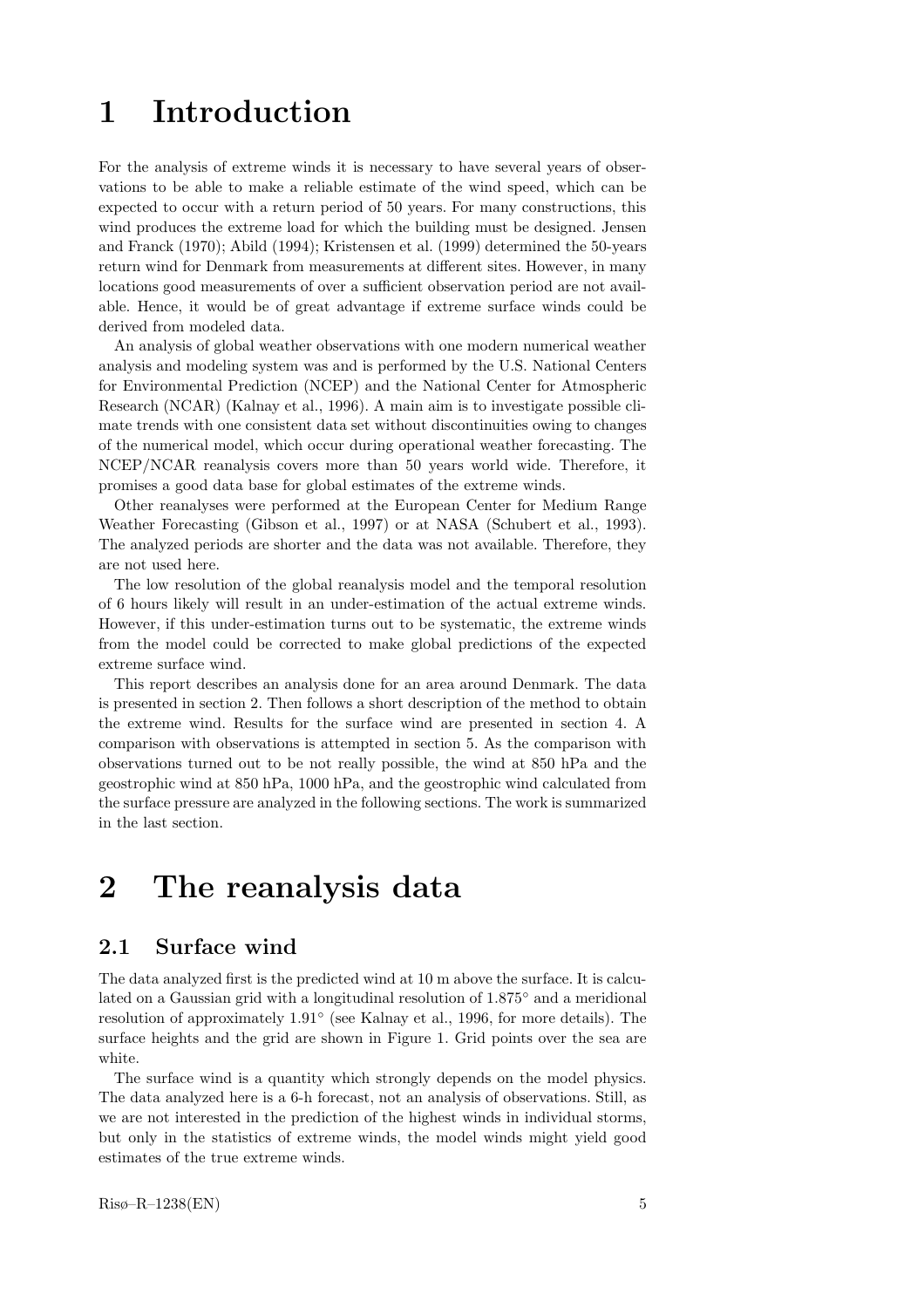

Figure 1. Surface height of the NCEP/NCAR reanalysis model. Grid points over water are white, though their heights are not necessarily zero.

We used wind data every 6 hours for the 52 years 1948 to 1999 for 20 grid points over and near Denmark from 7.5 ◦ to 15◦ East and 52.38◦ to 58.09◦ North. The maximum modeled 10 m wind speed for the years 1948 to 1999 is shown in Figure 2. Actually, the 10 m wind of the model is calculated at the height  $10 \,\mathrm{m} + z_0$ , which can be 11 m or more at grid points over land.

The date of the maximum wind is also written on Figure 2. At several longitudes the most severe storm occurs on the same day. However, only at two grid points does the highest wind occur at neighboring latitudes. This indicates the main storm passages from west to east. Most likely, the true maximum speed occurred between the 6 hour sampling interval. As the storm moves eastward its intensity decreases. This can be seen best at latitude  $52.4^{\circ}$  N.

### 2.2 Data at constant pressure levels and surface pressure

The data at constant pressure levels, wind at 850 hPa, geopotential height of the 850 hPa and 1000 hPa surface, are available on a regular grid with a resolution of 2.5 degrees in longitudinal and meridional direction. They have been interpolated to the pressure levels and the 2.5 degrees grid from the sigma levels of the model and the spectral representation of the model. The interpolation introduces some smoothing, which reduces any kind of extreme values.

Upper-air winds and pressure or geopotential heights depend more on observations than on the model physics. This is especially the case in Europe with its dense network of observations. Hence, the data represents analyzed observations, not 6 hour forecasts as the surface wind.

Another data set is the surface pressure, i.e. the pressure at the model surface. Like the 10 m wind it is a 6 hour forecast. But, it is influenced by observations. It is available on the same grid as the 10 m wind. A geostrophic wind near the surface can be calculated from it. The disadvantage is that the pressure must be extrapolated to one height, and any interpolation introduces extra uncertainties.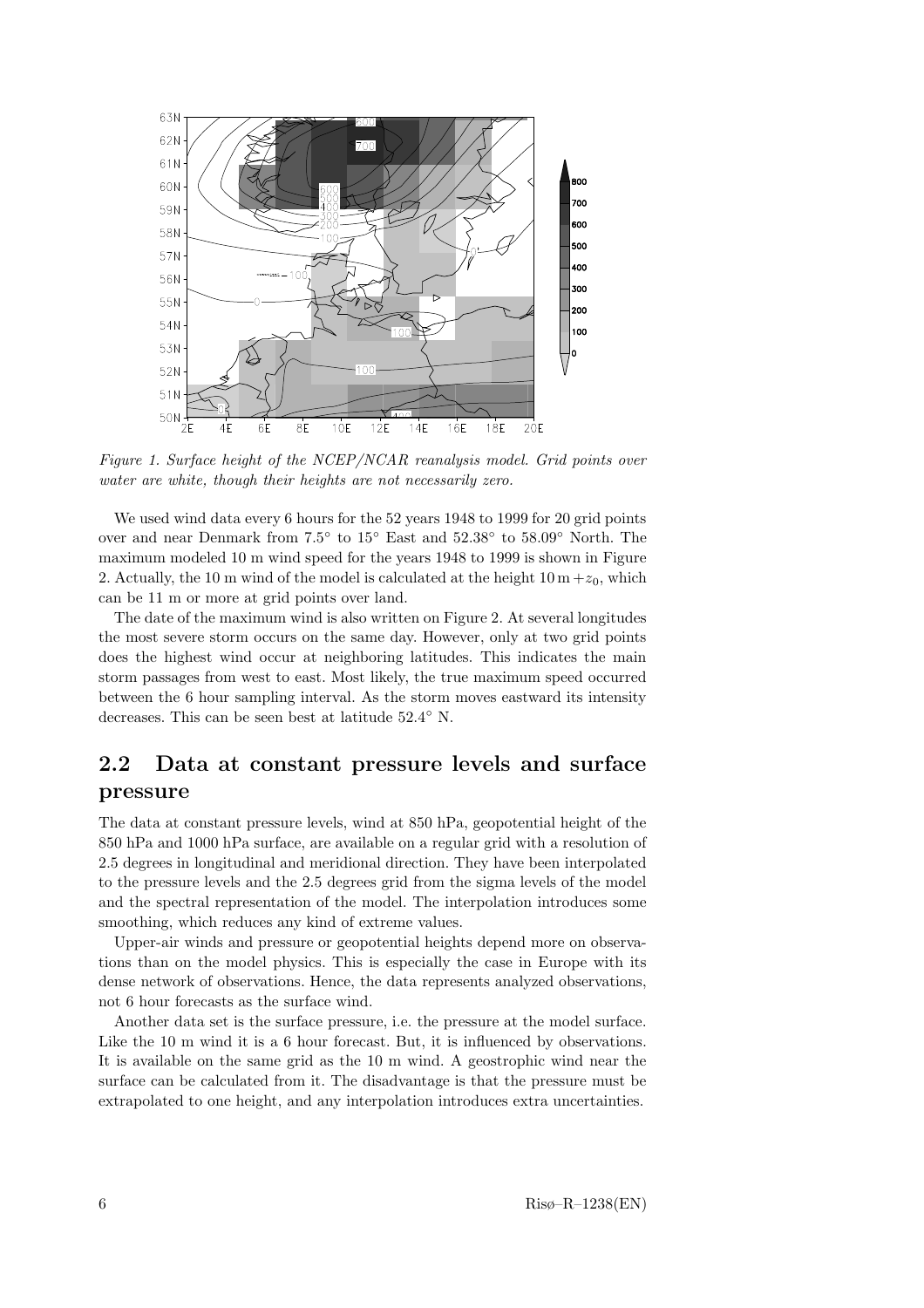

Figure 2. Maximum wind at 10 m for the years 1948 to 1999 of the NCEP/NCAR reanalysis and date of the maximum wind. Grid points over land are hatched. Grid points over water are white.

## 3 The statistical model

The frequency of extreme events is described by the double exponential, the socalled Gumbel distribution (Gumbel, 1958):

$$
P(U) = \exp(-\exp(-\alpha(U-\beta)))\tag{1}
$$

 $P(U)$  is the cumulative probability that the wind speed, U, is exceeded.

We use the periodical maximum method of Abild (1994) as described by Mann et al. (1998) to determine the parameters  $\alpha$  and  $\beta$ . The method is the probabilityweighted moment procedure. It is highly efficient for even small-size samples.

A record of the maximum winds  $U_1^{\max}, \ldots, U_n^{\max}$  within a certain period is constructed and sorted in ascending order. Here, the maximum wind in one calendar year has been chosen and ordered. From this record the quantity

$$
b_1 = \frac{1}{n} \sum_{i=1}^{n} \frac{i-1}{n-1} U_i^{\max} \tag{2}
$$

is calculated. Then  $\alpha$  and  $\beta$  can be estimated to be

$$
\alpha = \frac{\ln 2}{2b_1 - \overline{U^{\max}}} \tag{3}
$$

$$
\beta = \overline{U^{\max}} - \frac{\gamma}{\alpha} \qquad , \tag{4}
$$

where  $\gamma \approx 0.577216$  is Euler's constant, and  $\overline{U^{\max}}$  the mean maximum value.

 $Ris\phi$ – $R$ –1238(EN) 7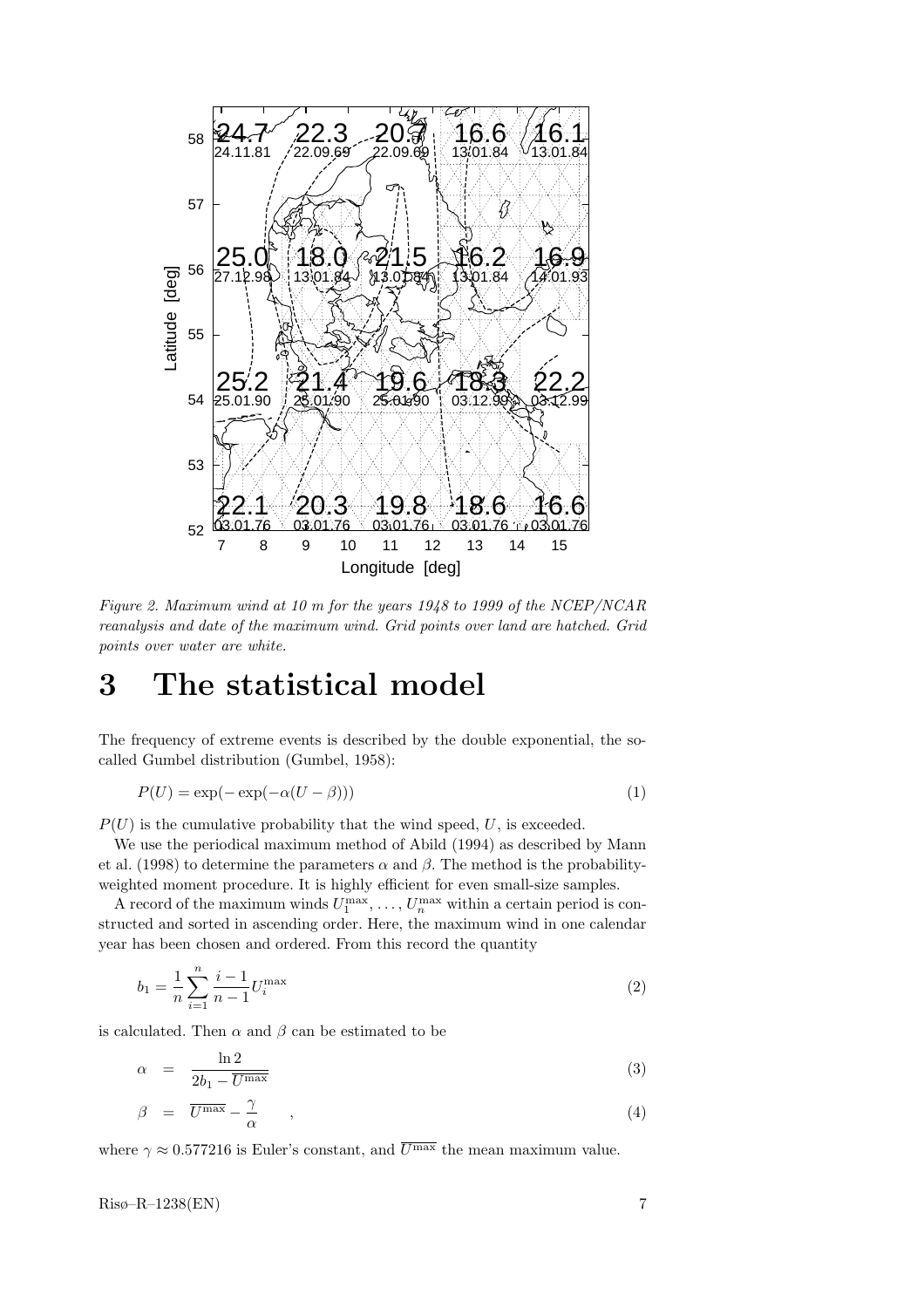From the cumulative probability (1) for the recurrence interval  $T = 1/(1 P(U_T)$ , the T-year wind speed  $U_T$  is obtained:

$$
U_T = \alpha^{-1} \ln \ln(1 - 1/T) + \beta \tag{5}
$$

The uncertainty of  $U_T$  can also be calculated (see Mann et al., 1998).

## 4 Extreme surface winds from the NCEP/NCAR reanalysis

The one-year maximum winds were determined from the 52 years 1948-1999. Most of the maxima occur in winter (December to February), and none occurs in summer  $(\text{June to August})$  (see Figure 3).



Figure 3. Date of annual maximum wind speed at  $9.375°$  E,  $56.19°$  N of the years 1948–1999.

The parameters  $\alpha$  and  $\beta$  of the double exponential function were fitted to the record of ranked annual maximum wind for each grid point near Denmark. The records are well approximated by this function. (see e.g. Figure 4 and the appendix).

The expected 50-years return wind speed at the grid points was interpolated. Most values are close to the highest modeled wind, which is shown in Figure 2. The values range from  $16.1 \text{ m s}^{-1}$  at the Polish-German border to  $26.6 \text{ m s}^{-1}$  in the North Sea west of Denmark (Figure 5). The standard deviations are between  $0.6 \text{ m s}^{-1}$  and  $1.3 \text{ m s}^{-1}$ . Naturally, the winds are higher over the sea than over land. However, there is a clear decrease from west to east.

Abild (1994) obtained  $28.8 \text{ m s}^{-1}$  for the expected maximum wind at 10 m above water averaged over 10 min with a return period of 50 years. He transformed the estimate of Jensen and Franck (1970) to  $30.3 \text{ m s}^{-1}$  for conditions over water. This value had been obtained for Thorsminde at the west coast of Jutland at the North Sea. The grid point in the North Sea west of Denmark has a maximum of 26.6 m s<sup>-1</sup>. However, this data is sampled only 4 times daily. Likely, the true maxima occurred in between the sampling times.

This effect was tested for time series of 10 min mean wind measurements at 44 m, 77 m, and 125 m height at the Risø mast. The original time series were continuous and covered 4 years. The data recovery rate is greater than 99 %. The maximum speeds within 3 months were found and averaged. Taking only the data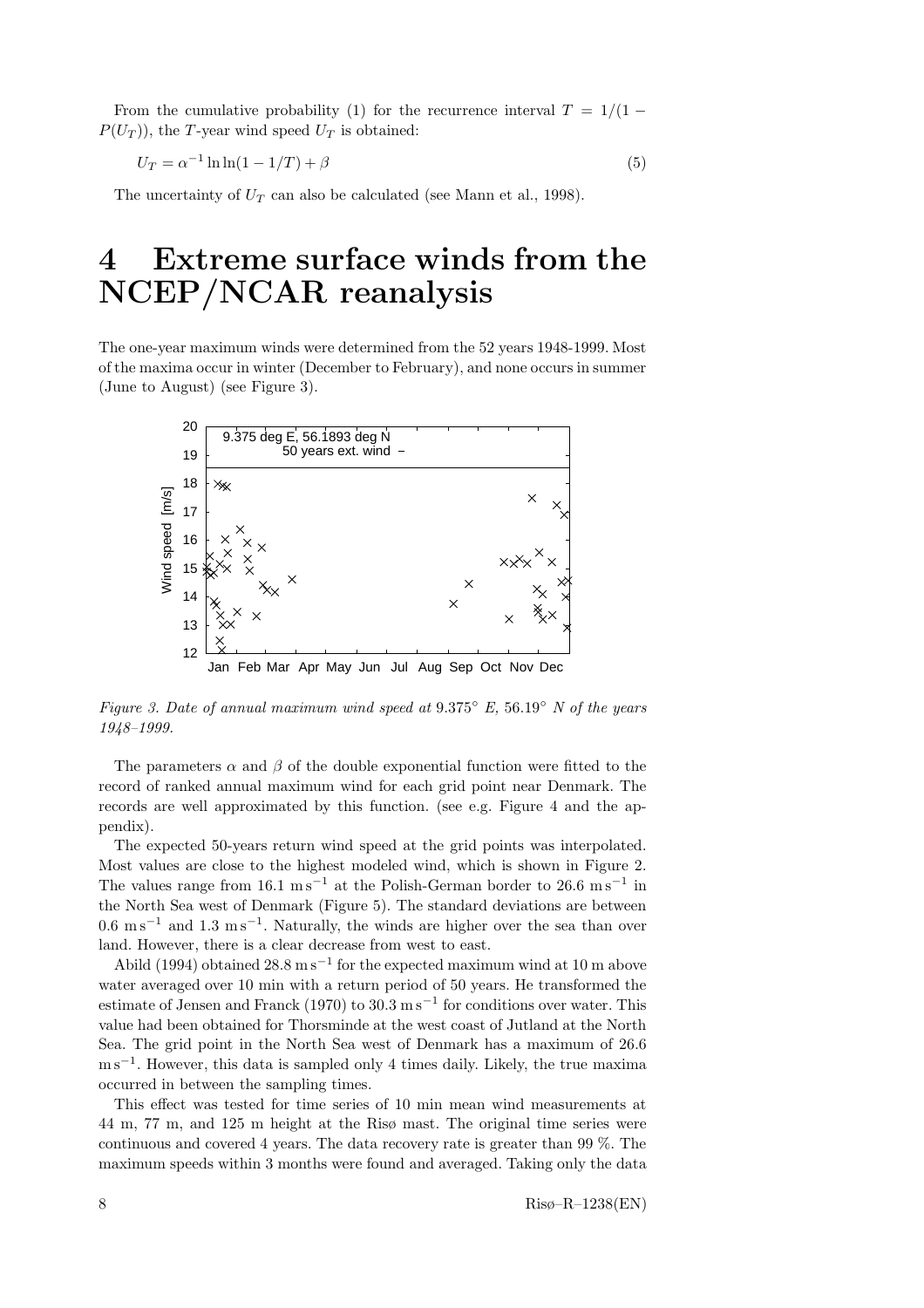

Figure 4. Ordered one-year maximum wind speed at 10 m at  $9.375^{\circ}$  E,  $56.19^{\circ}$  N, and the double exponential fit. The thin lines are the fit plus/minus one standard deviation.  $\frac{1}{\sqrt{2}}$  and  $\frac{1}{\sqrt{2}}$  to 1999 to 1999 to 1999 to 1999 to 1999 to 1999 to 1999 to 1999 to 1999 to 1999 to 1999 to 1999 to 1999 to 1999 to 1999 to 1999 to 1999 to 1999 to 1999 to 1999 to 1999 to 1999 to 1999 to 1999



Figure 5. The expected 50 year maximum 10 m wind determined from the NCEP/NCAR reanalysis over and near Denmark. The standard deviation is written below the expected value.

at the hours 0, 6, 12, 18 the average maximum is reduced to between 87.4 % and 88.9 % of the maximum of the full time series. The reduction is slightly less at 125 m than at 44 m height.

Definitively, the variability in the model is less than in nature. The time step of the model is 20 min. However, it is not clear that this truly corresponds to an averaging time of 20 min of measured data. Also spatial averaging may reduce the modeled maxima compared to point measurements. If we correct the model

Risø–R–1238(EN) 9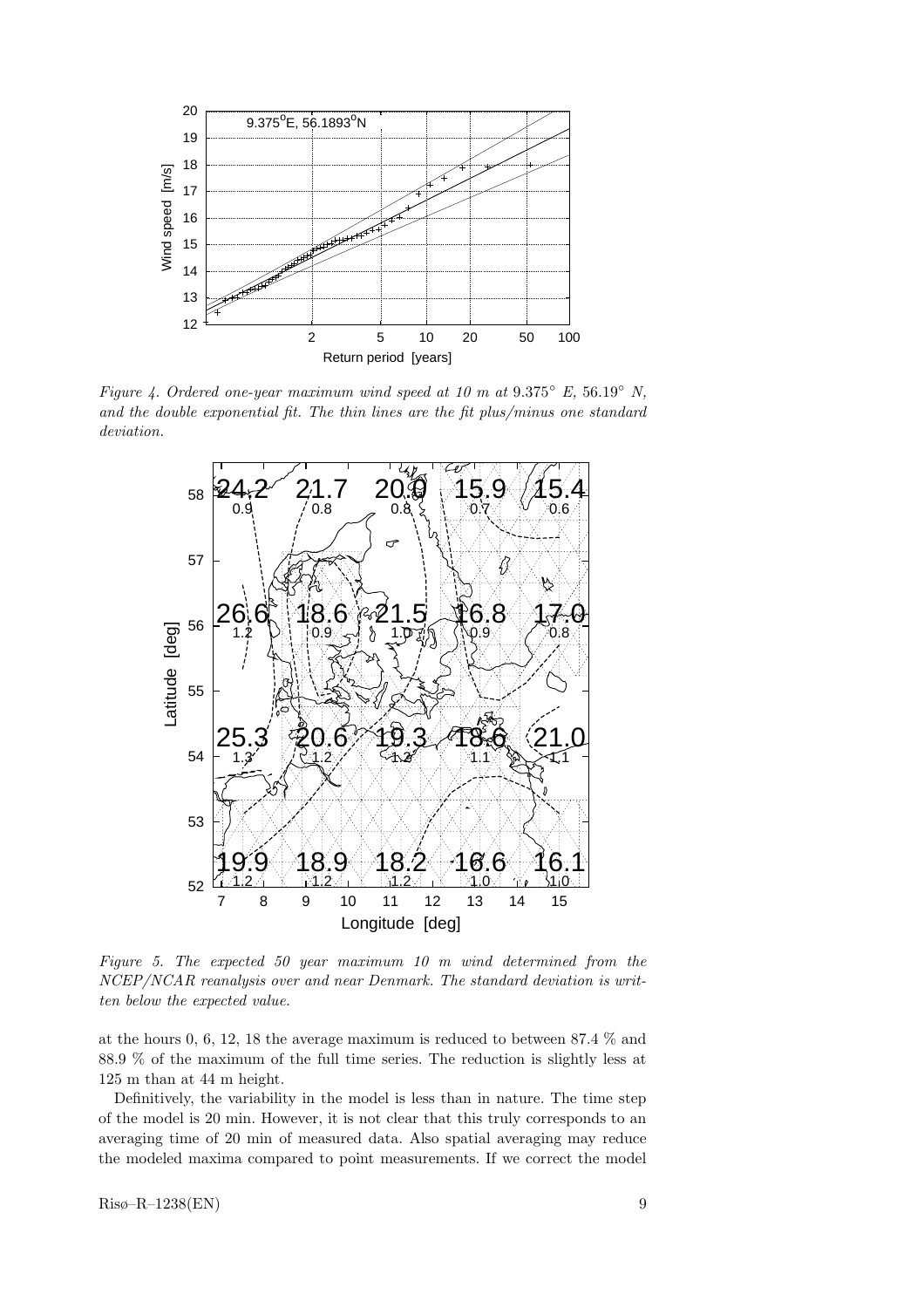wind by 11 % we obtain  $29.5 \text{ m s}^{-1}$ . This lies between the estimates of Abild and the transformed estimate of Jensen and Franck. The uncertainty margin of our estimates includes both.

# 5 Surface wind at standard conditions

### 5.1 Transformation to uniform roughness

The extreme winds obtained in the previous section cannot be compared directly with each other and with observations because the roughness varies from one grid point over land to the other. It must be expected to differ from the local roughness at an observation site, too. Therefore, the modeled winds must be transformed to a common roughness to make them comparable among each other and to observations.

The transformation to one roughness follows the wind atlas method used in the European Wind Atlas (Troen and Petersen, 1989) and applied to extreme winds by Abild (1994) or Kristensen et al. (1999). The friction velocity,  $u_*$ , is determined from the 10 m wind speed and the surface roughness length,  $z_0$ :

$$
u_* = \kappa U_{10} / \ln \frac{10 \,\mathrm{m} + z_0}{z_0} \quad . \tag{6}
$$

A geostrophic wind speed,  $G$ , is calculated from the friction velocity using the geostrophic drag law (see e.g. Blackadar and Tennekes, 1968)

$$
G = \frac{u_*}{\kappa} \sqrt{\left(\ln \frac{u_*}{fz_0} - A\right)^2 + B^2} \quad , \tag{7}
$$

where f is the Coriolis parameter and  $z_0$  the roughness length of the surface. A and B are constants for neutral stratification. They are not well known. Values  $A = 1.8$ and  $B = 4.5$  are used in the European Wind Atlas (Troen and Petersen, 1989), by Abild (1994), or Kristensen et al. (1999). Zilitinkevich (1989) lists a range of 0.9 to 4.7 for  $A$ , and 1.8 to 6.1 for  $B$  found by different authors. Kristensen and Jensen (1999) obtain  $A \approx 0.5$ ,  $B \approx 3.5$  for higher winds.

Applying the geostrophic drag law with the same geostrophic wind speed to another surface roughness a new friction velocity,  $u_*'$ , over the new surface is calculated. The wind in the surface layer is calculated with the help of the logarithmic wind profile<sup>1</sup>. Under conditions of extreme winds the surface layer is expected to be neutrally or almost neutrally stratified. Therefore, deviations of the wind profile from the logarithmic shape are expected to be very small.

Observed surface winds have to be cleaned from local influences like roughness changes within several kilometers of the site, orographic speed-up, or nearby obstacles like trees or buildings. This was done e.g. by Kristensen et al. (1999). However, as the grid size of the model is approximately 200 km, it can be assumed that the wind at 10 m is adapted to the "local" model roughness and small-scale orographic speed-up can be neglected as well.

<sup>&</sup>lt;sup>1</sup>Here, I calculate the 10 m wind as  $\frac{u_{*}}{k}$  $\frac{k^{'}k}{\kappa} \ln \frac{10}{0.05}$ .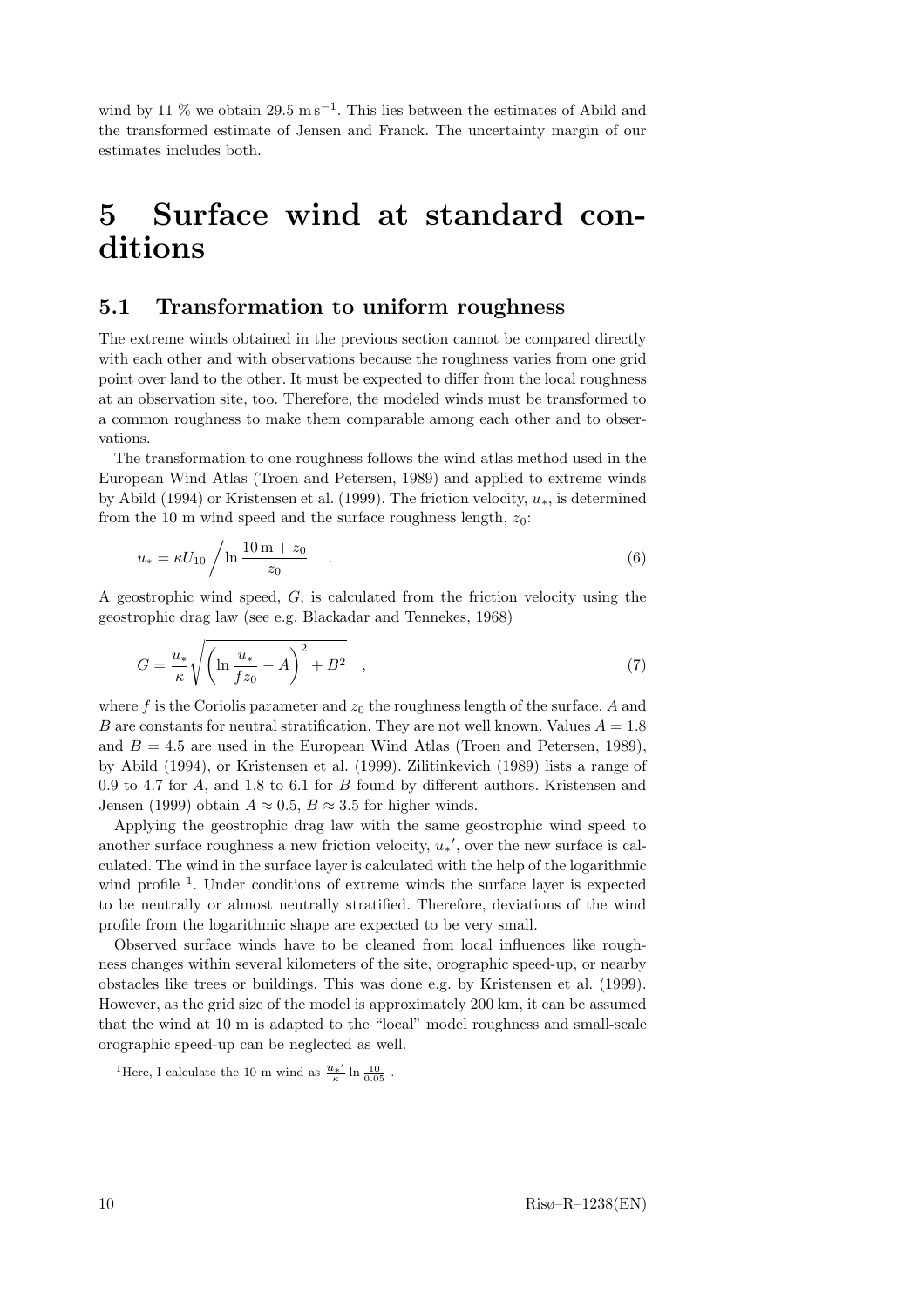### 5.2 Roughness length used in the NCEP/NCAR reanalysis

The surface roughness used in the NCEP/NCAR reanalysis model is determined from the Simple Biosphere Model of Dorman and Sellers (1989). Daily values are interpolated from a data base of monthly values. In addition the interpolation program interpolates the data from the original  $1^{\circ} \times 1^{\circ}$  data base to the Gaussian grid of the reanalysis model.

The roughness length of the original data base for January is shown in Figure 6. At once, a deficiency can be recognized. Although, this data base has a higher resolution than the NCEP/NCAR model, neither the peninsula of Jutland nor the Danish islands are present in it. The interpolation program cycle yields a land roughness for the peninsula of Jutland (Figures 7 and 8) because the land-sea mask for the NCEP/NCAR model defines these points as land areas. However, values between 0.5 m and 1 m are too high for this region, which is dominated by farming without large forest areas. In general the roughness lengths tend to be too high for the region of and near Denmark.



Figure 6. Surface roughness length  $z_0$  in mid-January in the Simple Biosphere Model of Dorman and Sellers (1989). The roughness lengths in Figure 7 are derived from this data.

Over the sea the roughness length depends on the wind speed following Charnock (1955):

$$
z_0 = A_c u_*^2 / g \tag{8}
$$

 $u_*$  is the friction velocity and g the acceleration of gravity. The Charnock constant  $A_c = 0.014$  is used in the model (Pan, 2001).

### 5.3 Extreme surface wind at standard conditions

The modeled 10 m winds were transformed to the wind at 10 m above a surface with roughness length 5 cm. The friction velocity,  $u_*$ , over water can be iterated from the 10 m wind speed and Charnock's relation (8) for the sea surface roughness assuming neutral stratification for the high wind situations. Alternatively,  $u_*$  can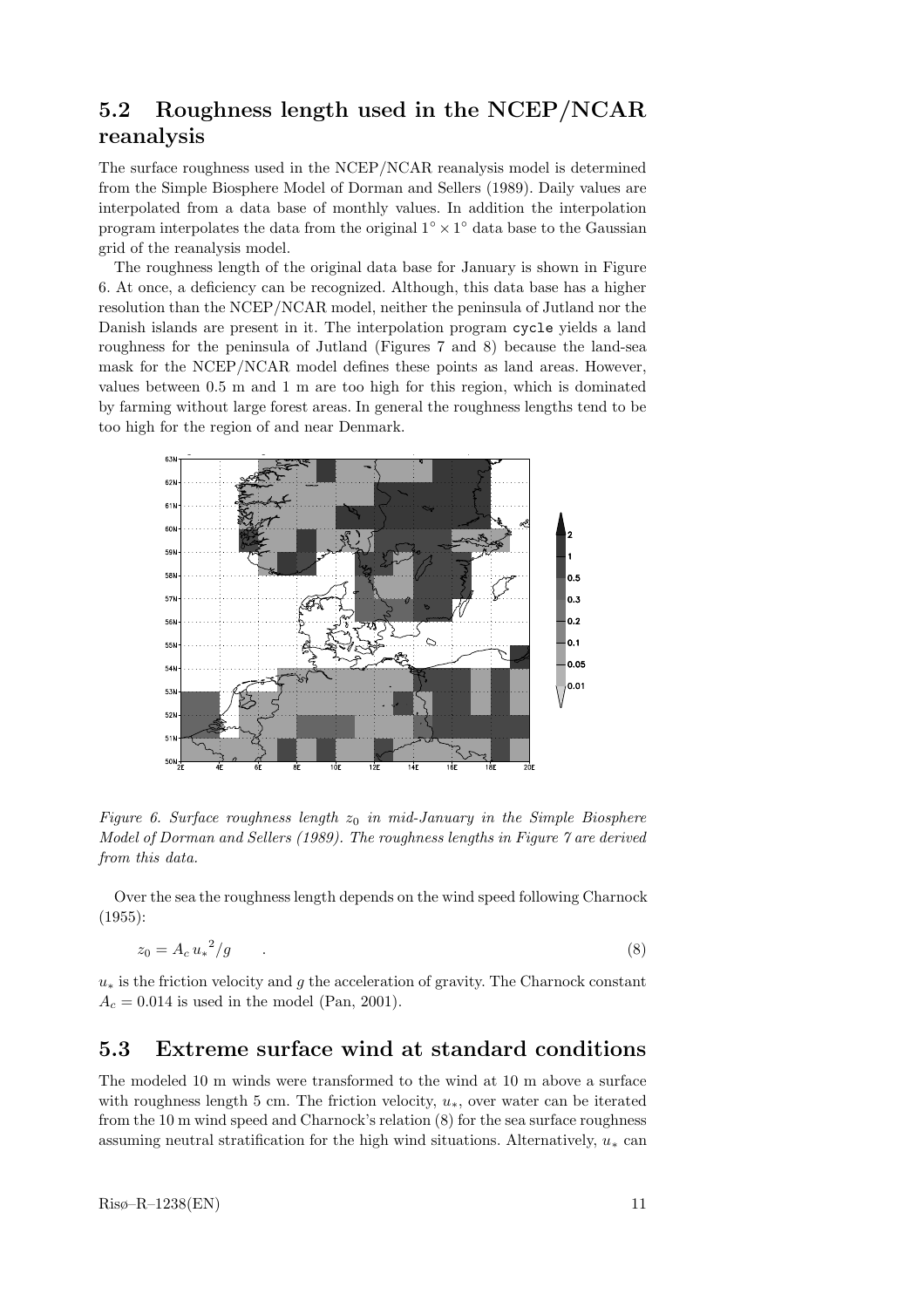

Figure 7. Surface roughness length  $z_0$  in mid-January as used in the NCEP/NCAR reanalysis. These roughness lengths are derived from the map shown in Figure 6. The land-sea mask of the NCEP/NCAR model shows Jutland as land area. Therefore, a land roughness is generated for that grid point by the interpolation program cycle.



Figure 8. Annual cycle of the surface roughness length  $z_0$  at the grid point on Jutland of the NCEP/NCAR reanalysis.

be calculated from the sea surface roughness,  $z_{0w}$ ,

$$
u_* = \sqrt{gz_{0w}/A_c} \qquad .
$$

The sea surface roughness,  $z_{0w}$ , can be downloaded from NOAA-CIRES Climate Diagnostics Center, Boulder, Colorado, USA. The 10 m wind was downloaded from the same site. Therefore, it was expected to be equal to the iterated sea surface roughness. Unfortunately, both methods do not yield the same results. The difference for the 50 years return wind is approximately  $5 \text{ m s}^{-1}$  (compare columns (1) and (3) in Table 1). Communication with Hua-Lu Pan from NCEP/NOAA and tests of the model code could not clarify the reason for the big differences. Minor differences can occur because the water roughness is updated after the calculation of the friction velocity. Then, the modeled sea surface roughness will differ from the equilibrium value in unsteady situations. However, the differences are expected to be less than 10 %.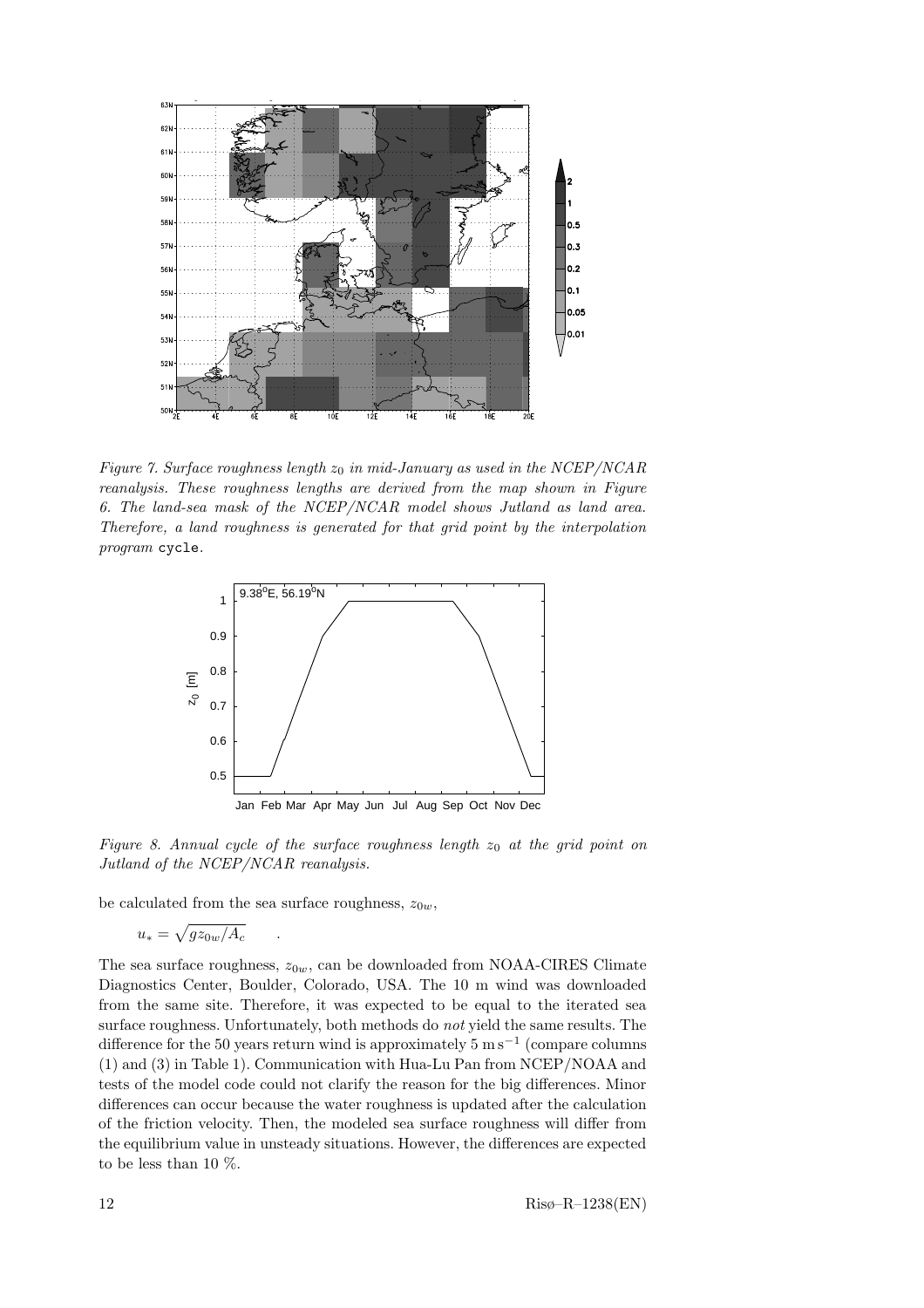The best result, i.e. the most uniform result, is obtained calculating the friction velocity from the down-loaded sea surface roughness and transforming this to a roughness of 5 cm. The transformed annual maximum winds were found, ordered, and the double exponential function was fitted to the records. The result is shown on the left in Figure 9. Some values are also listed in Table 1.

The roughness of water surfaces is less than 5 cm. The highest value of the downloaded sea surface roughnesses is 3.94 mm. With  $A_c = 0.014$  and  $g = 9.8$  ms<sup>-2</sup> this roughness must be generated by a friction velocity of  $1.66 \text{ m s}^{-1}$ , which yields a speed of  $32.5 \text{ m s}^{-1}$  at 10 m above the surface. However, the 10 m wind speed at this time is only  $25.2 \text{ m s}^{-1}$ , which is  $22.5 \%$  less. It is not known why the sea surface roughness is so high.

The 10 m wind speed transformed to a surface with 5 cm roughness must be less than the original speed owing to the higher friction. However, if the friction velocity is calculated from the down-loaded sea surface roughness,  $z_{0w}$ , the 50years return wind transformed to 5 cm roughness is greater than the original 50-years return wind at most grid points over water (compare Figures 5 and 9). When the friction velocity is calculated from the 10 m wind speed of the model the transformed 50-years return wind over a surface with roughness length 5 cm is approximately  $5{\text -}6~{\text m\,s}^{-1}$  less than the original 10 m wind (Figure 9, right). As stated previously, the reason for the discrepancy is not known.

Over a surface with roughness length 5 cm the friction is less than over a surface with a roughness length of 50 cm. Hence, the wind over 5 cm roughness is higher than over 50 cm roughness. Therefore, the expected 50-years wind speed should decrease at the grid points over water and increases at the grid points over land. Mainly, the 50 years return wind decreases from west to east. Also, it tends to be highest near  $56^\circ$  N in northern Denmark and southern Sweden.



Figure 9. The expected 50-years wind at 10 m over a surface with roughness length of 5 cm determined from the NCEP/NCAR reanalysis over and near Denmark. The parameters  $A = 1.8$  and  $B = 4.5$  are used in the geostrophic drag law (7). Left: The friction velocity over water is determined from the sea surface roughness down-loaded from CDC, Boulder. Right: The friction velocity is iterated from the 10 m wind speed and Charnock's relation (Eq. 8).

For the transformation to 5 cm roughness length the parameters  $A = 1.8$  and  $B = 4.5$  were used. These are the standard values proposed in the European Wind Atlas (Troen and Petersen, 1989) and employed by the Wind Atlas Analysis and Application Program WAsP (Mortensen et al., 1993, 2000). The parameters are

 $Ris\varphi-R-1238(EN)$  13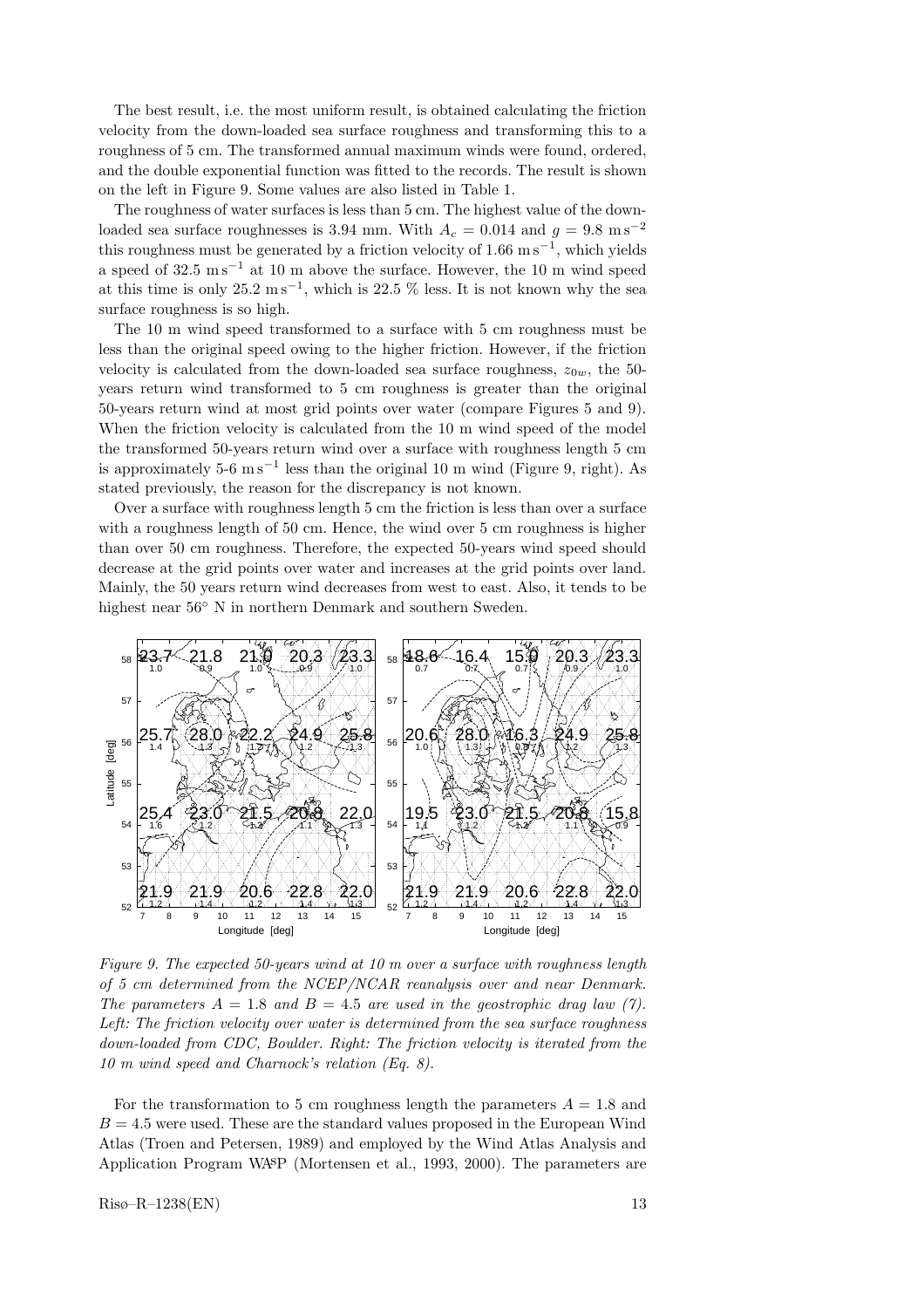Table 1. Wind speed at 10 m at grid points near Denmark transformed to 5 cm roughness length using different data sets and parameters A, B in the geostrophic drag law (Eq. 7). (1)  $u_*$  from the roughness of water down-loaded from CDC, Boulder, and Charnock's relation (8) with  $A_c = 0.014$ .  $A = 1.8$ ,  $B = 4.5$  in the drag law. (2) as (1), but  $A = 4.0$ ,  $B = 5.0$ . (3)  $u_*$  iterated from the 10 m wind speed assuming a logarithmic wind profile and Charnock's relation for the sea surface roughness.  $A = 1.8$ ,  $B = 4.5$ . (4) as (3), but using stability dependent wind profiles and the difference of the 2 m and the skin temperature.

| lon    | lat    | $\text{sea}/$ | (1)  | $\left( 2\right)$ | (3)  | (4)  |
|--------|--------|---------------|------|-------------------|------|------|
| $\deg$ | $\deg$ | land          |      |                   |      |      |
| 7.5    | 54.285 | sea           | 25.4 | 25.9              | 19.5 | 19.5 |
| 7.5    | 56.189 | sea           | 25.7 | 26.2              | 20.6 | 20.6 |
| 7.5    | 58.094 | sea           | 23.7 | 24.2              | 18.6 | 18.6 |
| 9.375  | 54.285 | land          | 23.0 | 22.8              | 23.0 | 22.9 |
| 9.375  | 56.189 | land          | 28.0 | 27.5              | 28.0 | 27.9 |
| 9.375  | 58.094 | sea           | 21.8 | 22.3              | 16.4 | 16.5 |
| 11.25  | 56.189 | land          | 21.5 | 21.4              | 21.5 | 21.5 |
| 11.25  | 56.189 | sea           | 22.2 | 22.7              | 16.3 | 16.3 |
| 11.25  | 58.094 | sea           | 21.0 | 21.4              | 15.0 | 15.1 |
| 15.0   | 54.285 | sea           | 22.0 | 22.4              | 15.8 | 15.9 |

not well known, and the values of the model physics might differ from observed values. Therefore, it was attempted to determine  $A$  and  $B$  from the NCEP-model data.  $B$  was calculated from the direction of the 10 m wind, the surface roughness, and the wind at 850 hPa, or the geostrophic wind determined from the surface pressure.

$$
\sin \alpha = -\frac{Bu_*}{\kappa G} \tag{9}
$$

where  $\alpha$  is the deviation of the surface wind from the geostrophic wind and the other quantities are as defined in Eq.  $(7)$ . Once B is known A can be determined from (7).

All values of A and B with  $u_*$  greater than 0.4, 0.5, 0.6, etc. were averaged as in Kristensen and Jensen (1999). Unfortunately,  $A$  and  $B$  are not constant. Typically, A increases weakly with increasing  $u_*$ . Also, the values differ from one grid point to the other. At almost all grid points  $A$  is much greater than 1.8. Therefore, the transformation was repeated using  $A = 4$  and  $B = 5$ . Then, the 10 m wind over 5 cm roughness is increased by approximately  $0.5 \text{ m s}^{-1}$  over water and reduced over land compared to the transformation with parameter values 1.8 and 4.5 (Figure 10, Table 1). The contrast between Jutland or southern Sweden and the neighboring sea areas becomes reduced. Still, the 50-years return wind is highest at the grid point in Jutland.

Stratification has only a very minor influence on the surface winds under conditions of extreme winds (last column of Table 1). During storms the surface layer is well mixed. This was confirmed by calculations where a Monin-Obukhov-length was determined from the wind speed at 10 m and the difference of the 2 m temperature and the skin temperature of the model. The difference on the 50-years return wind is  $0.1 \text{ m s}^{-1}$  or less.

Kristensen et al. (1999) obtained  $22 \text{ m s}^{-1}$  for the 50-years return wind at 10 m over 5 cm roughness for most of Denmark. At the North Sea coast at Skjern (55.9° N,  $8.4^{\circ}$  E) they obtained higher winds of  $25 \text{ m s}^{-1}$ . These wind speeds are close to the model values at  $54.3^{\circ}$  N in northern Germany and southern Denmark and to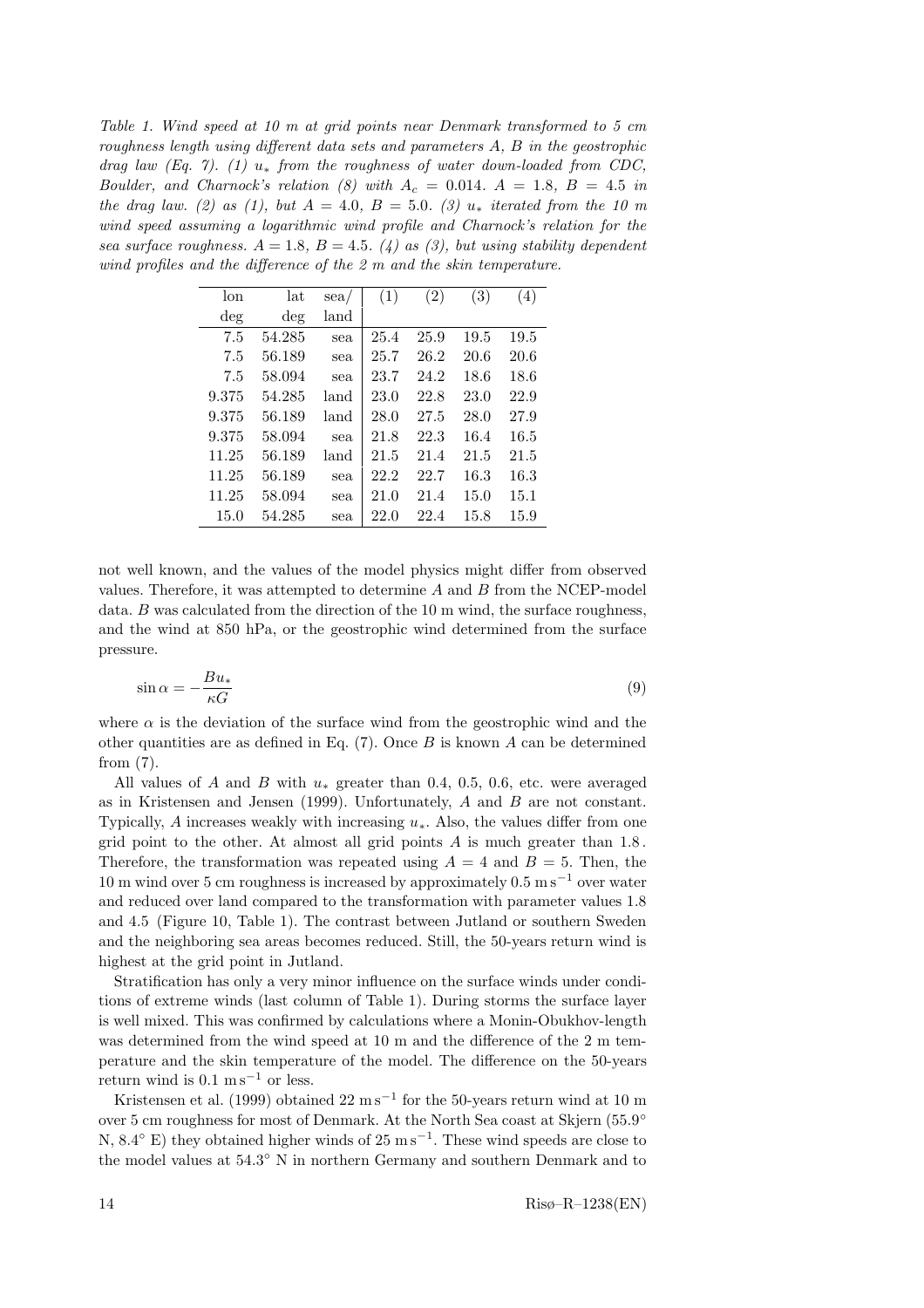

Figure 10. Expected 50-years wind at 10 m over a surface with roughness length of 5 cm using constants  $A = 4$  and  $B = 5$  in the drag law (7). The friction velocity at grid points over water was calculated from the sea surface roughness.

the model values at the grid points over the North Sea, when the values over water are determined from the down-loaded sea surface roughness. The speed of  $28 \text{ m s}^{-1}$ at the grid point in Jutland is too high. It seems that the unrealistically high land roughness cannot be compensated for by the transformation to 5 cm roughness. Similarly, it must be expected that the values of ca.  $25 \text{ m s}^{-1}$  for southern Sweden are too high.

The results become much worse if the 50-years winds at the grid points over water are determined from the modeled 10 m wind (Figure 9, right). Then, the 50-years return wind at standard conditions are  $5-6$  ms<sup> $-1$ </sup> less than above, The contrast between grid points over sea and land is as big as in the original data, only the sign of the difference is reversed. It seems that the 10 m wind over water should not be used to transform to a land roughness though the original speeds seem to be correct. The transformation should be done using the surface friction velocity which is obtained from the stored sea surface roughness.

## 6 Extremes of the wind at 850 hPa

### 6.1 Wind at 850 hPa

The previous result was disappointing for Jutland which is the major part of Denmark. The problem with the correct friction velocity over water could not be resolved. Therefore, an extreme wind analysis was done for the wind at the 850 hPa level. Generally, this level is above the planetary boundary layer in Denmark. Therefore, it is not directly influenced by the surface roughness.

The wind at 850 hPa is close to the geostrophic wind at 850 hPa. However, it must be expected that the geostrophic wind, i.e. the pressure gradient, at the surface is greater than at the 850 hPa level. Cyclones deepen at the surface in agreement with theoretical models of cyclogenesis (e.g. Hoskins, 1982, or Figures 13 and 15). The 850 hPa wind is used here because it is an analyzed quantity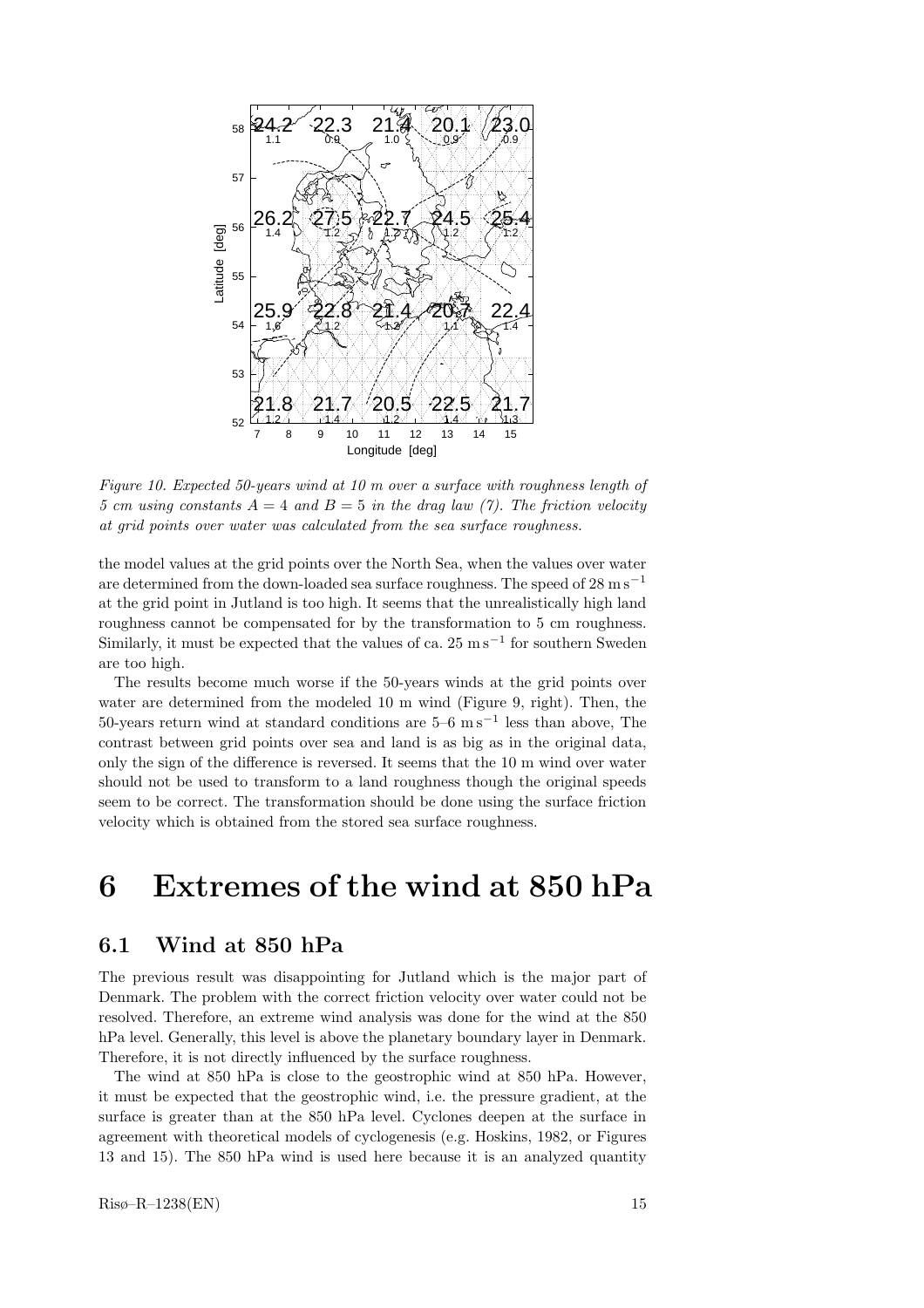strongly influenced by observations, and no additional calculations are needed to get it.

The highest wind at 850 hPa plus its date of occurrence is shown in Figure 11. In general the highest winds decrease towards northeast. The dates of the highest wind at 850 hPa differ from those of the highest surface wind (compare Figures  $11$  and  $2$ ).



Figure 11. Left: Maximum wind at 850 hPa for the years 1948 to 1999 of the NCEP/NCAR reanalysis and date of the maximum wind. Right: Expected 50-years wind at 850 hPa and standard deviation of the expected value.

The 50-years return winds are very similar. The extreme winds decrease from southwest to northeast. The main variation is in south-north direction.

### 6.2 Extreme surface wind derived from wind at 850 hPa

We assume that the wind at 850 hPa is almost equal to the geostrophic wind. Hence, it can be transformed to a surface wind using Eq. (7). The resulting surface winds are half as strong as the winds at 850 hPa (Figure 12). They are approximately 2 m s<sup>-1</sup> less than the values obtained by Kristensen et al. (1999) for the central and eastern part of Denmark. However, if we introduce the correction factor 1.1 (see section 4) to account for the low temporal resolution, essentially the same extreme winds are obtained.

The trend from west to east agrees with the conclusion of Kristensen et al. (1999) that the west coast of Denmark experiences higher winds than the rest of the country. However, owing to the low resolution of the model, and perhaps enhanced by the smoothing to the 2.5 degree grid, the difference is very small. The difference between southern and northern Denmark is bigger in the model results. Unfortunately, Kristensen et al. did not analyze data in northern Jutland. The mean winds at the northern tip of Jutland are less than along the west and northwest coast (Mortensen et al., 2001). This might indicate that the extreme winds are also weaker.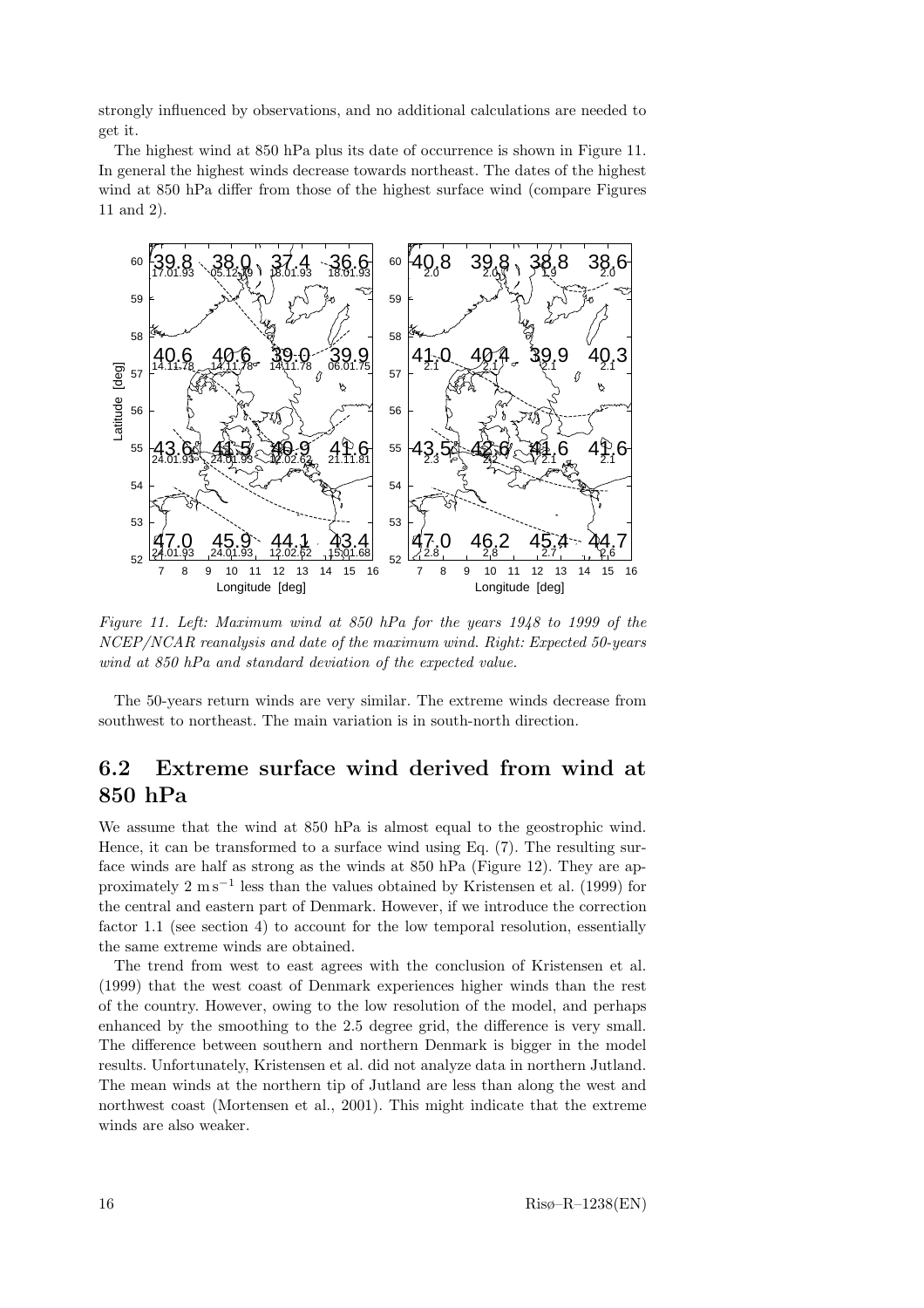

Figure 12. Expected 50-years wind at 10 m above a flat surface with roughness length 5 cm obtained from the wind at 850 hPa using the geostrophic drag law (Eq. 7).

# 7 Extremes of the geostrophic wind

### 7.1 Geostrophic wind

Since the geostrophic drag law is being used to transform surface winds to the same conditions, we might as well start directly with the geostrophic wind. In this section the extreme wind analysis is carried out for the geostrophic wind calculated from the geopotential height Z of the 1000 hPa or 850 hPa pressure surface, or from the surface pressure,  $p_s$ :

$$
u_g = -\frac{g}{f} \frac{\Delta Z}{R \Delta \phi} \tag{10}
$$

$$
v_g = \frac{g}{f} \frac{\Delta Z}{R \sin \phi \Delta \lambda} \tag{11}
$$

$$
u_g = -\frac{1}{f\rho} \frac{\Delta p}{R\Delta \phi} \tag{12}
$$

$$
v_g = \frac{1}{f\rho} \frac{\Delta p}{R \sin \phi \Delta \lambda} \tag{13}
$$

where  $u_q$  and  $v_q$  are the components of the geostrophic wind, R is the radius of the earth,  $\phi$  is latitude, and  $\lambda$  is longitude, and  $\rho$  is the air density. p is the surface pressure extrapolated to sea level. The geostrophic wind components at the pressure levels were calculated in between the grid of the geopotential with

 $\text{Ris}\n\phi-\text{R}-1238(\text{EN})$  17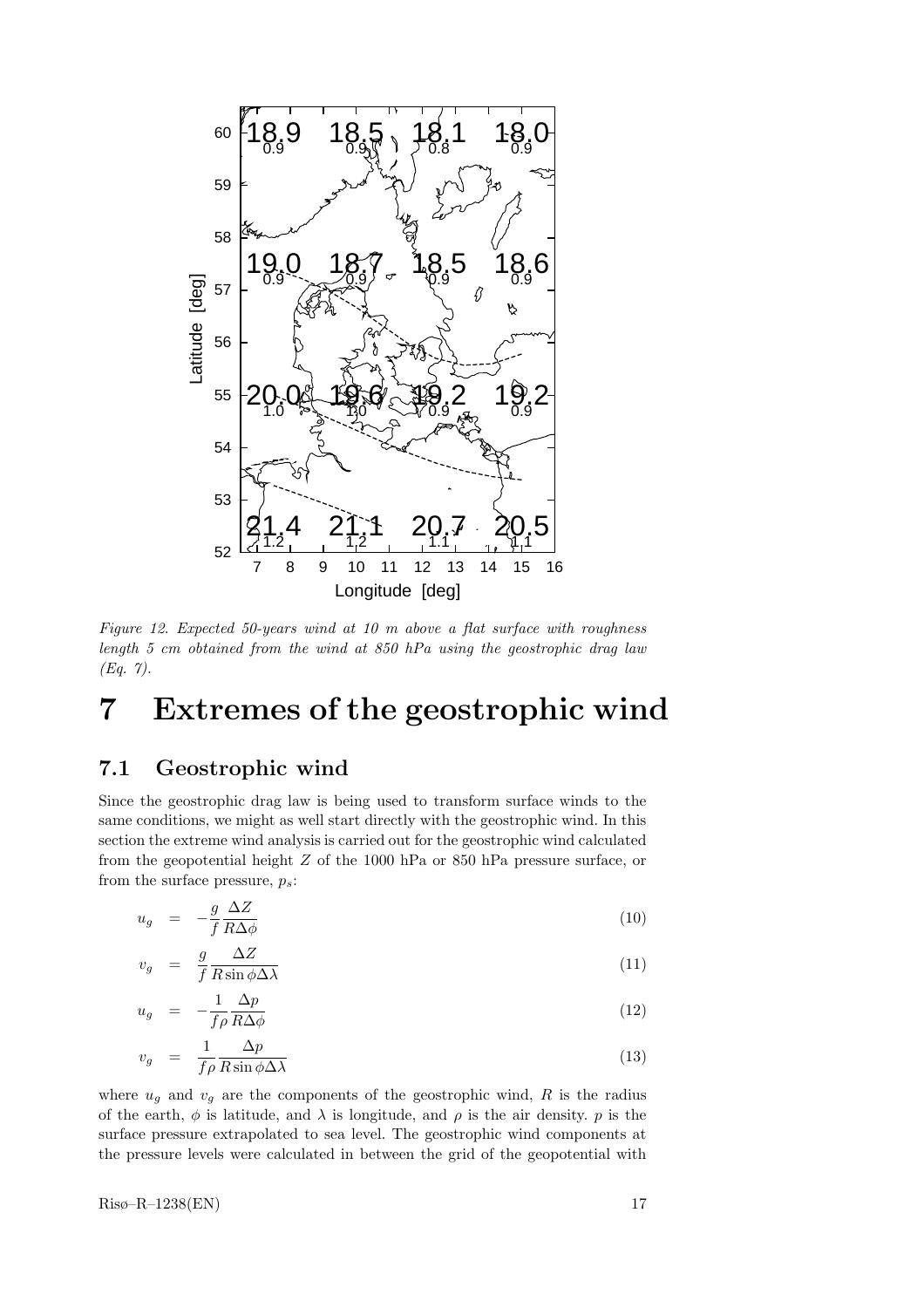$\Delta \phi = \Delta \lambda = 2.5^{\circ}$ . The geostrophic wind at sea level was calculated at the grid points across  $2\Delta\phi$  or  $2\Delta\lambda$ . But, for the surface data  $\Delta\phi = 1.875^{\circ}$ , and  $\Delta\lambda \approx 1.9^{\circ}$ . Only data at 00 UTC and 12 UTC for the 47 years 1953-1999 were analyzed.

The 1000 hPa surface lies at a mean height of 100 gpm (geopotential meters) to 120 gpm. Therefore, it had been extrapolated from greater heights at some grid points. Also, in deep pressure lows the 1000 hPa level will be below sea level.

The highest geostrophic wind plus date of occurrence is shown in Figures 13 and 15. At many points the highest geostrophic wind at 1000 hPa is approximately 2 m s<sup>-1</sup> greater than at 850 hPa. In the western part of our area of investigation the strongest geostrophic wind calculated from the surface pressure field is greater than the geostrophic wind calculated from the 1000 hPa level. In the south-eastern part the geostrophic wind from the surface pressure is less than the geostrophic wind from the 1000 hPa level. At many points the geostrophic wind is greater than the actual wind at 850 hPa (compare Figures 11 and 13). This is not astonishing because the highest pressure gradients occur in cyclones. There, the actual wind is closer to the gradient wind, a balance between pressure gradient, Coriolis, and centrifugal force. The gradient wind is less than the geostrophic wind in cyclones.



Figure 13. Maximum of the geostrophic wind at 850 hPa (left) and 1000 hPa (right) for the years 1953 to 1999 of the NCEP/NCAR reanalysis and date of the maximum wind.

The expected 50-years geostrophic wind is shown in Figures 14 and 15. The 50-years geostrophic winds calculated from the constant pressure levels are practically constant from west to east across Denmark. Unexpectedly, the 50-years geostrophic wind is higher northwest as well as south of Denmark. The lowest values occur towards the northeast over central Sweden. The 50-years geostrophic wind is 0.2-1  $\text{m s}^{-1}$  weaker at 850 hPa than at 1000 hPa, except in the very SE corner of Figure 14.

The variation of the 50-years geostrophic wind calculated from the surface pressure (Figure 15) looks much more as expected decreasing from west to east. The highest winds are predicted for the southern North Sea and the lowest winds for central Sweden and north-eastern Germany.

### 7.2 Extreme surface wind derived from geostrophic wind

The geostrophic wind transformed to a wind at 10 m above a surface with roughness length 5 cm is shown in Figure 16. The value over Jutland is very close to the surface wind obtained from the wind at 850 hPa. In northern Germany and Southern Norway the surface wind obtained from the geostrophic wind is greater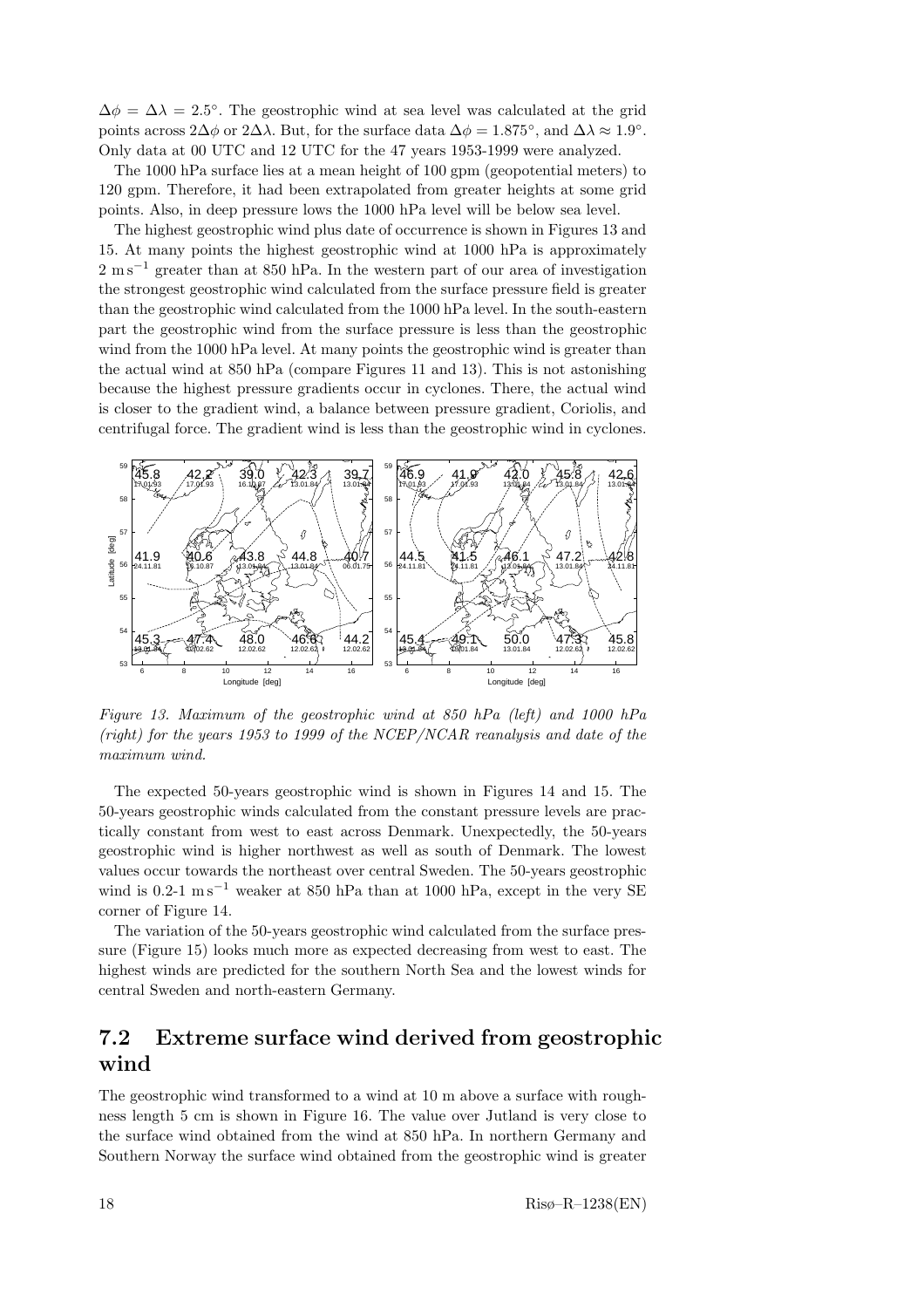

Figure 14. Expected 50-years geostrophic wind at 850 hPa (left) and 1000 hPa (right).  $v^{\alpha}$ 



Figure 15. Maximum of the geostrophic wind at sea level (left) and of the expected 50-years geostrophic wind at sea level (right).

than from the wind at 850 hPa.

Considering the error margins the analysis of the geostrophic wind on constant pressure surfaces yields constant extreme winds for Denmark. There is no indication for greater winds near the Danish west coast as found by Kristensen et al. (1999).

The 50-years wind calculated from the surface pressure shows the expected decrease from west to east. The values are approximately 10 % less than the 22 m s<sup>-1</sup> found by Kristensen et al. (1999) for most of Denmark. Unfortunately, we have no observations to verify that the highest winds are in the southern North Sea. Overall the pattern obtained from the surface pressure looks more realistic than from the geostrophic wind at the constant pressure levels. Perhaps, the interpolation to the 2.5<sup>°</sup> grid had smoothed the data too much.

## 8 Conclusions

Unfortunately, it seems not possible to compare the extreme winds at 10 m of the NCEP/NCAR reanalysis with observed extreme winds over Denmark. The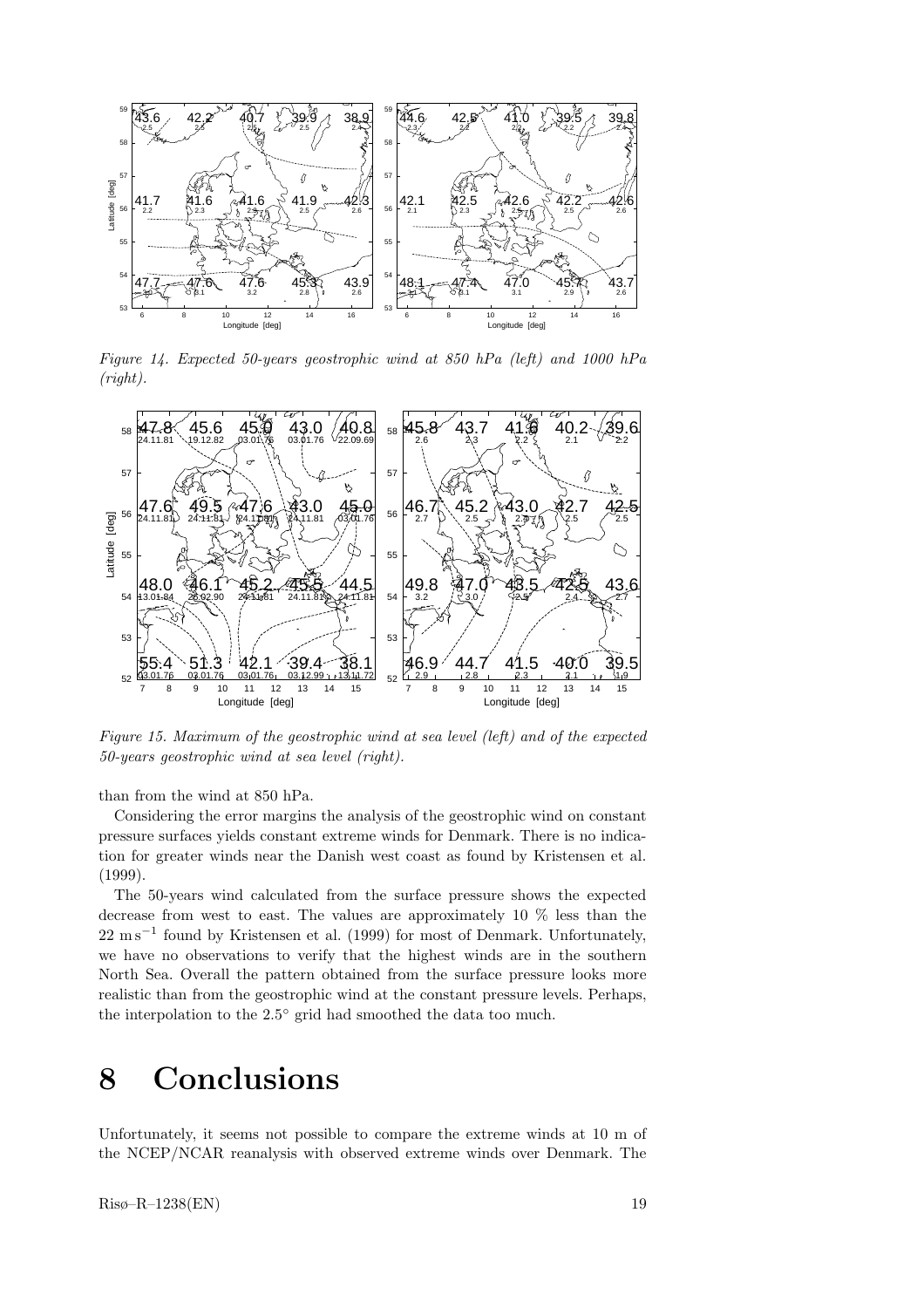

Figure 16. Expected 50-years wind at 10 m above a flat surface with roughness length 5 cm obtained from the geostrophic wind at 850 hPa (top left), at 1000 hPa (top right), and the geostrophic wind at sea level (bottom) using the geostrophic  $drag law (Eq. 7).$ 

roughness length used in the NCEP/NCAR reanalysis at land points in Denmark is much to high. At some grid points — in the North Sea west of Denmark, perhaps in northern Germany — the expected 50-years return winds seem to compare well with other investigations based on surface measurements if the reanalysis values are increased by approximately  $10-12$  % owing to the low spatial and temporal resolution of the model data.

The analyses of the wind at 850 hPa and the geostrophic wind at 850 hPa and 1000 hPa yield very similar extreme winds of approximately  $42 \text{ m s}^{-1}$ . The surface pressure data yields extreme geostrophic winds of ca.  $45 \text{ ms}^{-1}$  over Jutland. Transformed to a height of 10 m above a surface with roughness length 5 cm we obtain approximately  $20 \text{ m s}^{-1}$  for the 50-years return wind. This is approximately 10 % less than found by Kristensen et al. (1999) for most of Denmark. Considering the low temporal and spatial resolution of the model data such an underestimation could be expected.

The surface wind, the wind at 850 hPa, and the geostrophic wind calculated from the surface pressure indicate a weak decrease of the extreme winds from western to eastern Denmark. This could be some indication for the observed rougher wind climate along the Danish west coast as found by Kristensen et al. (1999). The geostrophic wind data on constant pressure levels indicate constant values across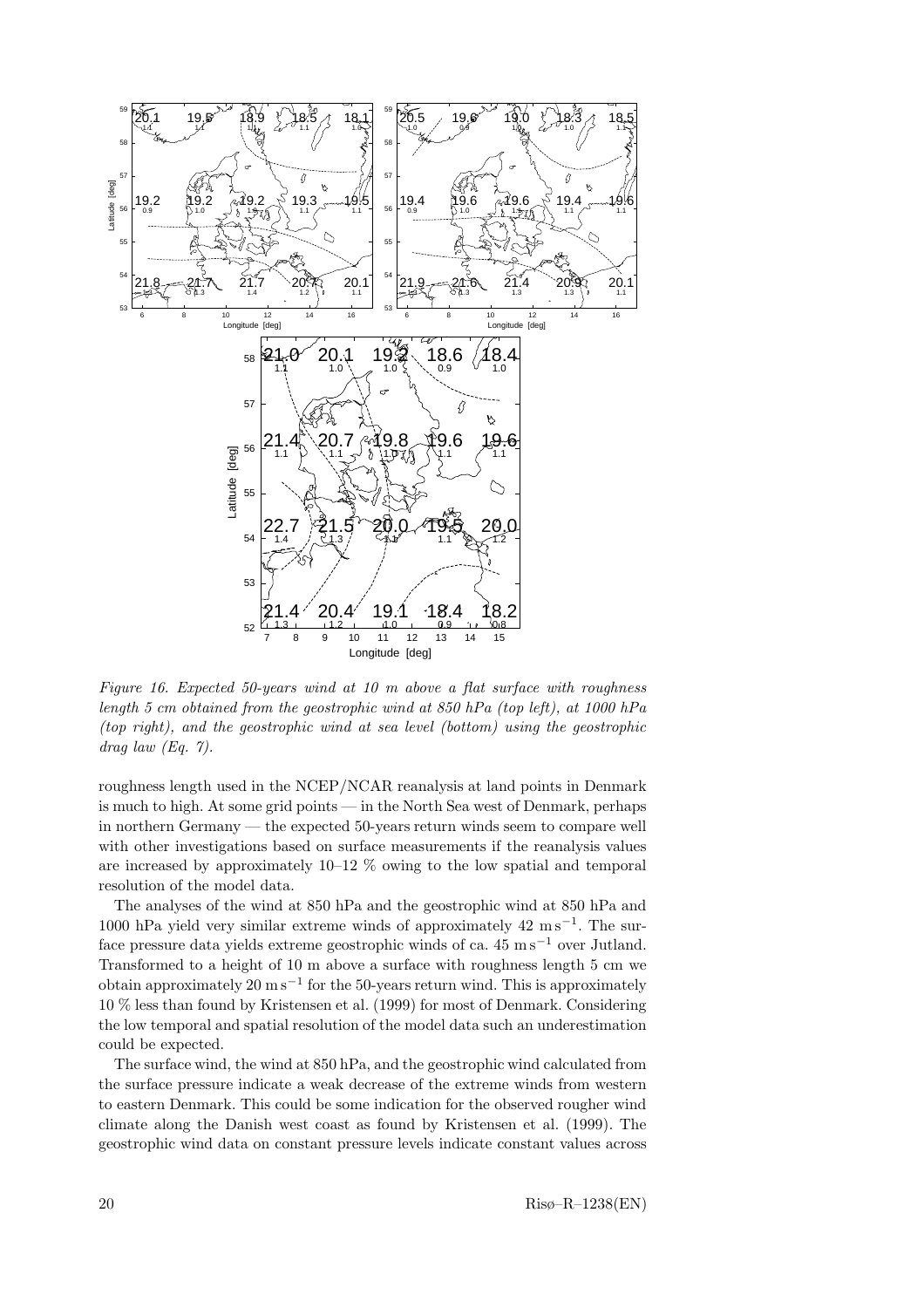Denmark.

A comparison with extreme wind analyses in other areas of the mid-latitudes would be necessary to find out if the underestimation of the "true" extreme winds by 10–12 % in the reanalysis data is generally valid. Compared to the resolution of the reanalysis model, and perhaps also compared to the size of most cyclones, Denmark is just too small to see big differences across the country.

In our opinion the analysis indicates that the best estimate for extreme winds in mid-latitudes can be obtained from geostrophic wind calculated from the surface pressure field. The 10 m wind speed is influenced strongly by the surface roughness of the model. It should be checked if the surface roughness at the grid points in question is realistic before the 10 m wind is used. In areas with big variations of the surface height it is difficult to calculate correct horizontal pressure gradients. There it might be best to use an upper-air wind, e.g. at 850 hPa, with a greater correction factor than for the geostrophic wind at the surface.

In further work the extreme wind rose for different wind direction sectors can be determined. Also, it was not investigated, what is the difference between the geostrophic wind and the gradient wind.

## Acknowledgements

I thank my colleagues Leif Kristensen and Jakob Mann for discussions in the preparation of this work. It was conducted within the project "WAsP Engineering 2000", ENS-1363/00–0015 of the Danish Energy Research Program.

Wesley Ebisuzaki from Climate Prediction Center (CPC), NCEP, Camp Springs MD, provided the Simple Biosphere Model data and the cycle-program which calculates the daily roughness length on the grid of the reanalysis model. Hua-Lu Pan from EMC/NCEP/NWS/NOAA, Camp Springs, MD, tried to help to clarify the difference between the downloaded water roughness and values iterated from the 10 m wind speed. He told me the value of the Charnock constant. The NCEP Reanalysis data was provided by the NOAA-CIRES Climate Diagnostics Center, Boulder, Colorado, USA, from their Web site at http://www.cdc.noaa.gov.

Figures 1, 6, and 7 were made using the GrADS software by B. Doty.

# References

- J. Abild. Application of the wind atlas method to extremes of wind climatology. Report Risø-R-722(EN), Risø National Laboratory, January 1994.
- A. K. Blackadar and H. Tennekes. Asymptotic similarity in neutral barotropic planetary boundary layers. J. Atmos. Sci., 25:1015–1020, 1968.
- H. Charnock. Wind stress on a water surface. Q. J. R. Meteorol. Soc., 81:639–640, 1955.
- J. L. Dorman and P. Sellers. A global climatology of albedo, roughness length and stomatal resistance for atmospheric general circulation models as represented by the Simple Biosphere model (SiB). J. Appl. Meteor., 28:833–855, 1989.
- R. Gibson, P. Kållberg, and S. Uppala. The ECMWF re-analysis (ERA) project. ECSN Newsletter, 5:11–21, 1997.
- E. J. Gumbel. Statistics of Extremes. Columbia University Press, New York and London, 1958.

 $Ris\phi$ – $R$ –1238(EN) 21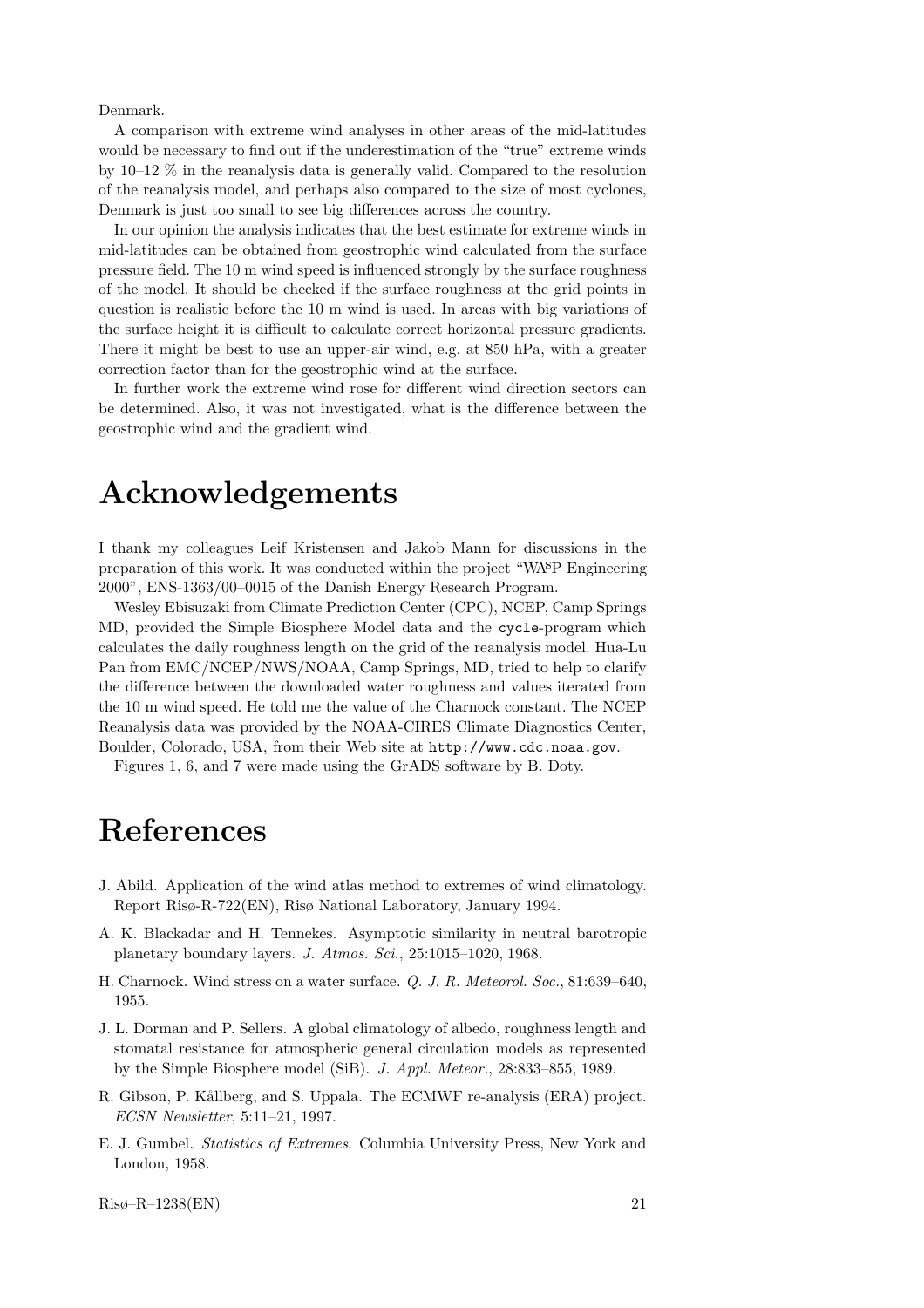- B. J. Hoskins. The mathematical theory of frontogenesis. Ann. Rev. Fluid Mech., 14:131–151, 1982.
- M. Jensen and N. Franck. The climate of strong winds in Denmark. Technical report, 1970.
- E. Kalnay, M. Kanamitsu, R. Kistler, W. Collins, D. Deaven, L. Gandin, M. Iredell, S. Saha, G. White, J. Woollen, Y. Zhu, A. Leetmaa, R. Reynolds, M. Chelliah, W. Ebisuzaki, W. Higgins, J. Janowiak, K. C. Mo, C. Ropelewski, J. Wang, R. Jenne, and D. Joseph. The NCEP/NCAR 40-year reanalysis project. Bull. Amer. Meteor. Soc., 77:437–471, 1996.
- L. Kristensen and G. Jensen. Geostrophic winds in Denmark: a preliminary study. Report Risø-R-1145(EN), Risø National Laboratory, November 1999.
- L. Kristensen, O. Rathmann, and S. O. Hansen. Extreme winds in Denmark. Report Risø-R-1068(EN), Risø National Laboratory, February 1999.
- J. Mann, L. Kristensen, and N. O. Jensen. Uncertainties of extreme winds, spectra, and coherence. In A. Larsen and S. Esdahl, editors, Proc. International Symposium on Advances in Bridge Aerodynamics, Copenhagen (DK), 10–13 May 1998, pages 49–56. A. A. Balkema, Rotterdam, 1998. ISBN 90-5410-961-0.
- N. G. Mortensen, D. N. Heatfield, L. Landberg, O. Rathmann, I. Troen, and E. L. Petersen. Wind Atlas Analysis and Application Program WAsP 7. Version 7.0: Help Facility. Risø National Laboratory, Roskilde, Jan 2000. CD-ROM ISBN 87-550-2667-2.
- N. G. Mortensen, L. Landberg, O. Rathmann, G. Jensen, and E. L. Petersen. Wind atlas of 24 Danish stations (1987-96). Report Risø-R-1092(EN), Risø National Laboratory, Roskilde, Denmark, 2001. ISBN 87-550-2492-0 (not completed).
- N. G. Mortensen, L. Landberg, I. Troen, and E. L. Petersen. Wind Atlas Analysis and Application Program (WAsP) Vol. 2: User's Guide. Risø National Laboratory, Roskilde, Jan 1993. Risø–I– $666(v.2)$ (EN).
- H.-L. Pan. Personal communication, Feb 2001.
- S. D. Schubert, R. B. Rood, and J. Pfaendtner. An assimilated dataset for earth science applications. Bull. Amer. Meteor. Soc., 74:2331–2342, 1993.
- I. Troen and E. L. Petersen. European Wind Atlas. Risø National Laboratory for the Commission of the European Communities, Roskilde, Denmark, 1989. ISBN 87-550-1482-8.
- S. S. Zilitinkevich. Velocity profiles, the resistance law and the dissipation rate of mean flow kinetic energy in a neutrally and stably stratified planetary boundary layer. Boundary-Layer Meteorol., 46:367–387, 1989.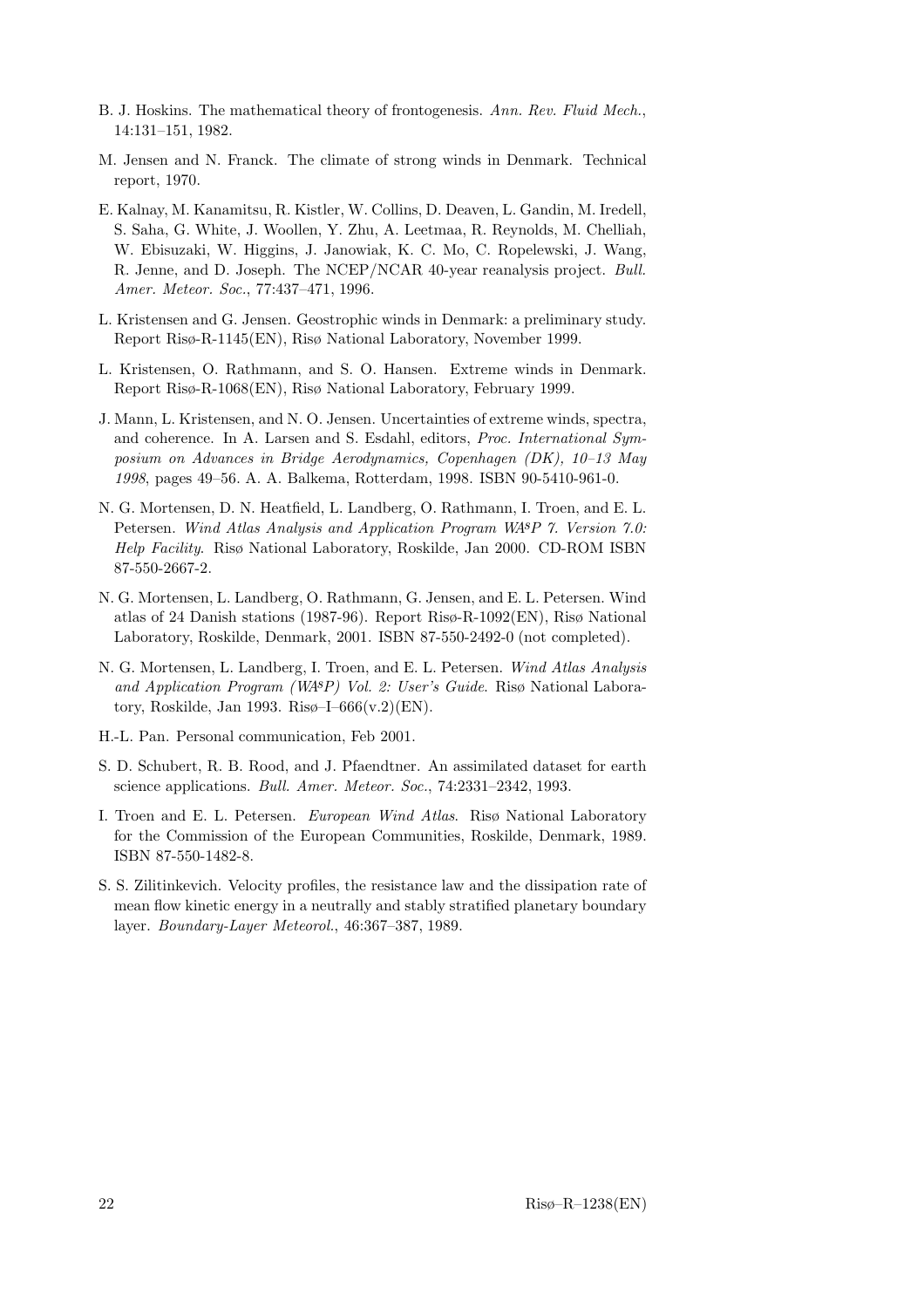# A Appendix

The ordered one-year maximum wind speed at 10 m and the double exponential fit are shown in the following figures. Thin lines are the fit plus/minus one standard deviation.



Figure 17. Annual maximum wind speeds at 10 m at  $7.5^{\circ}$  East and double exponential fit.

Risø–R–1238(EN) 23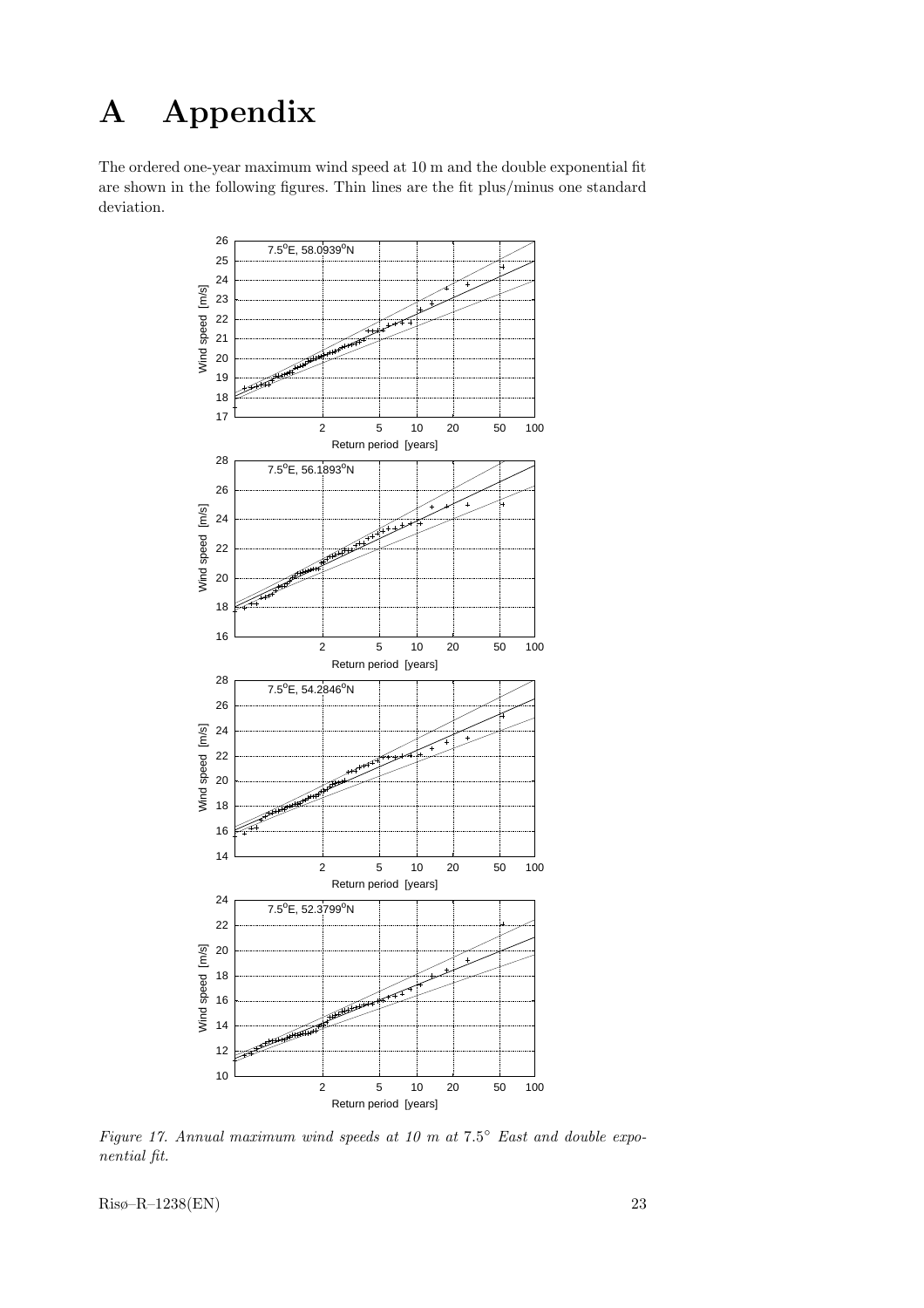

Figure 18. Same as Figure 17 at 9.375◦ East.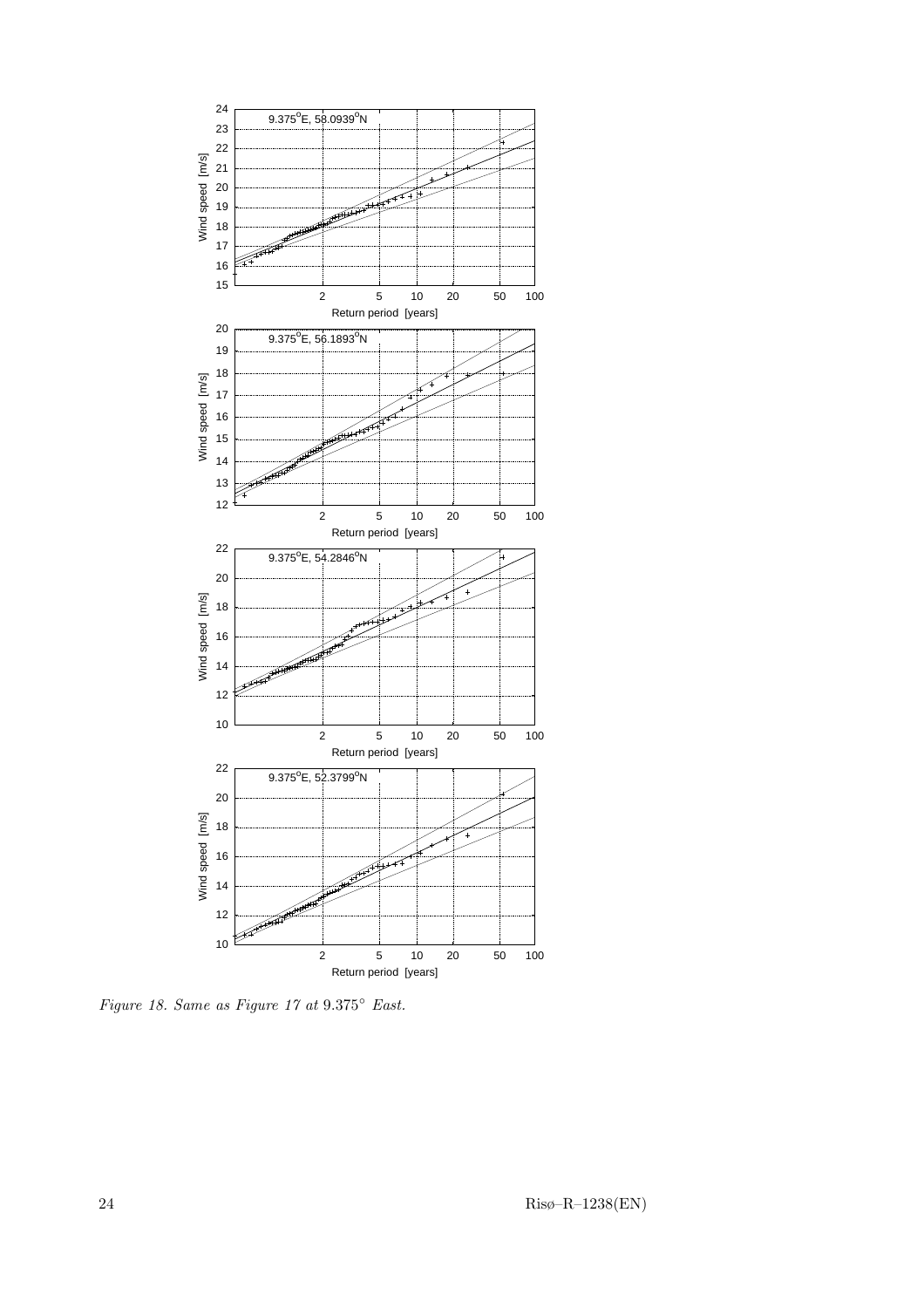

Figure 19. Same as Figure 17 at  $11.25^{\circ}$  East.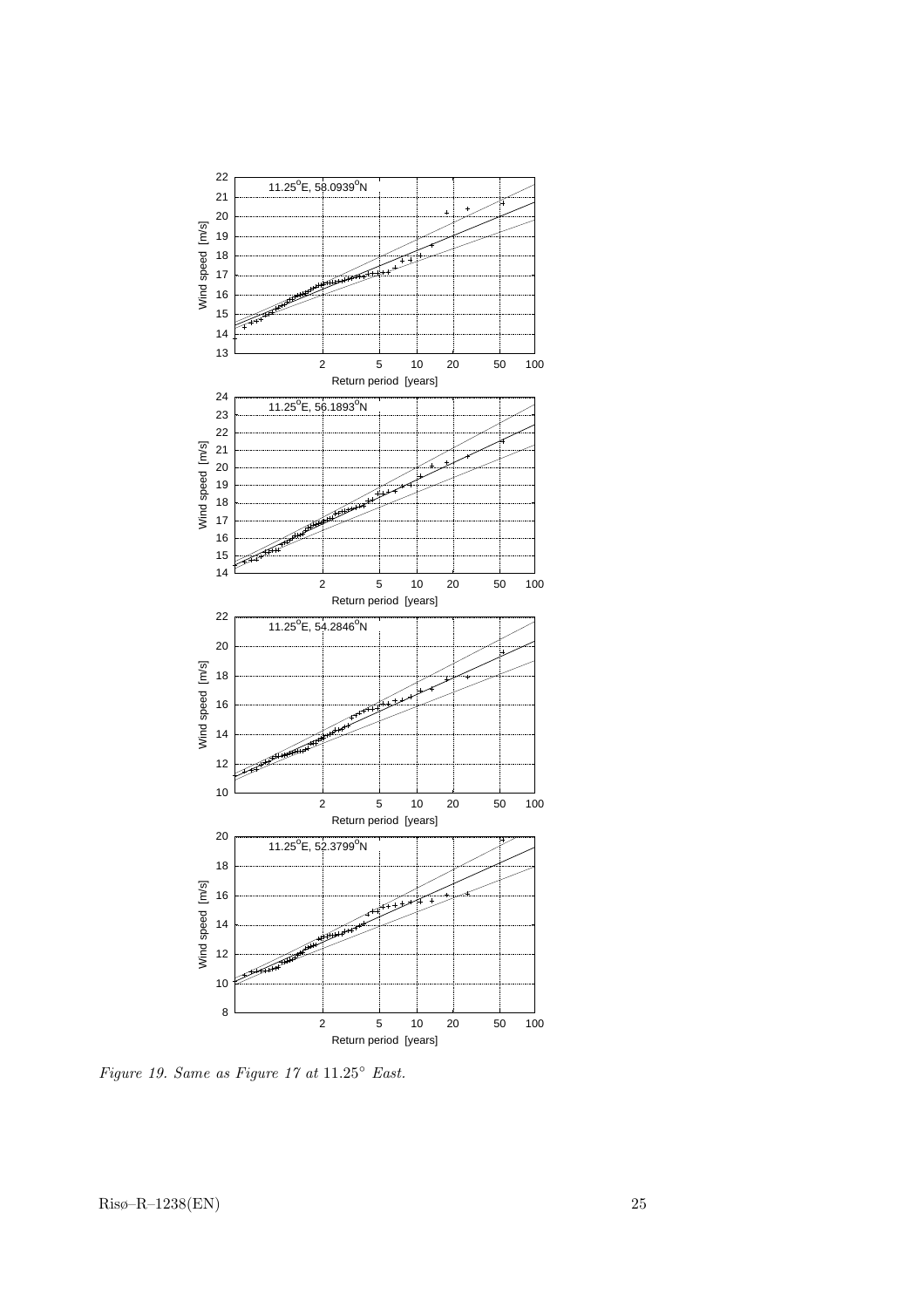

Figure 20. Same as Figure 17 at  $13.125^{\circ}$  East.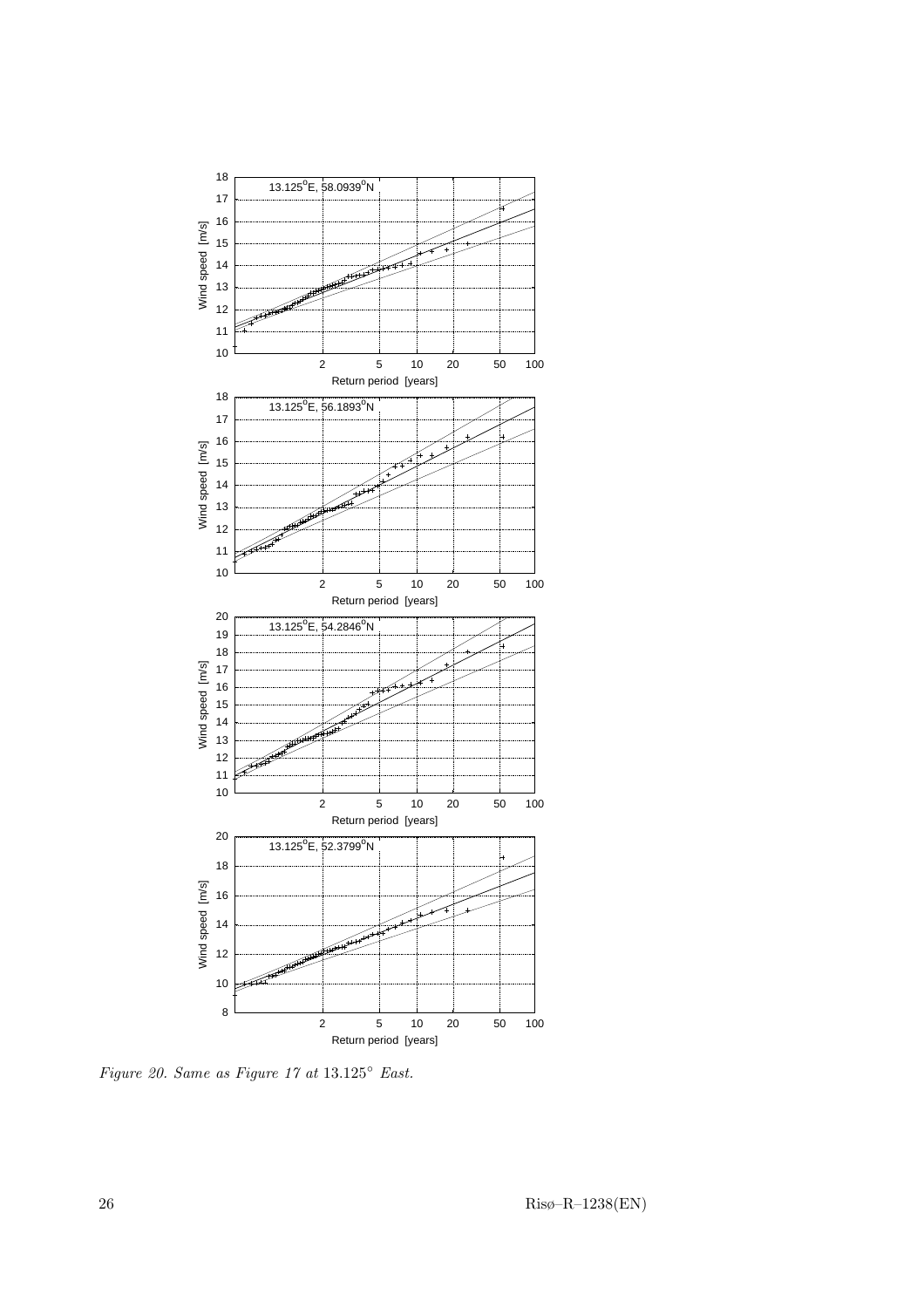

Figure 21. Same as Figure 17 at  $15^{\circ}$  East.